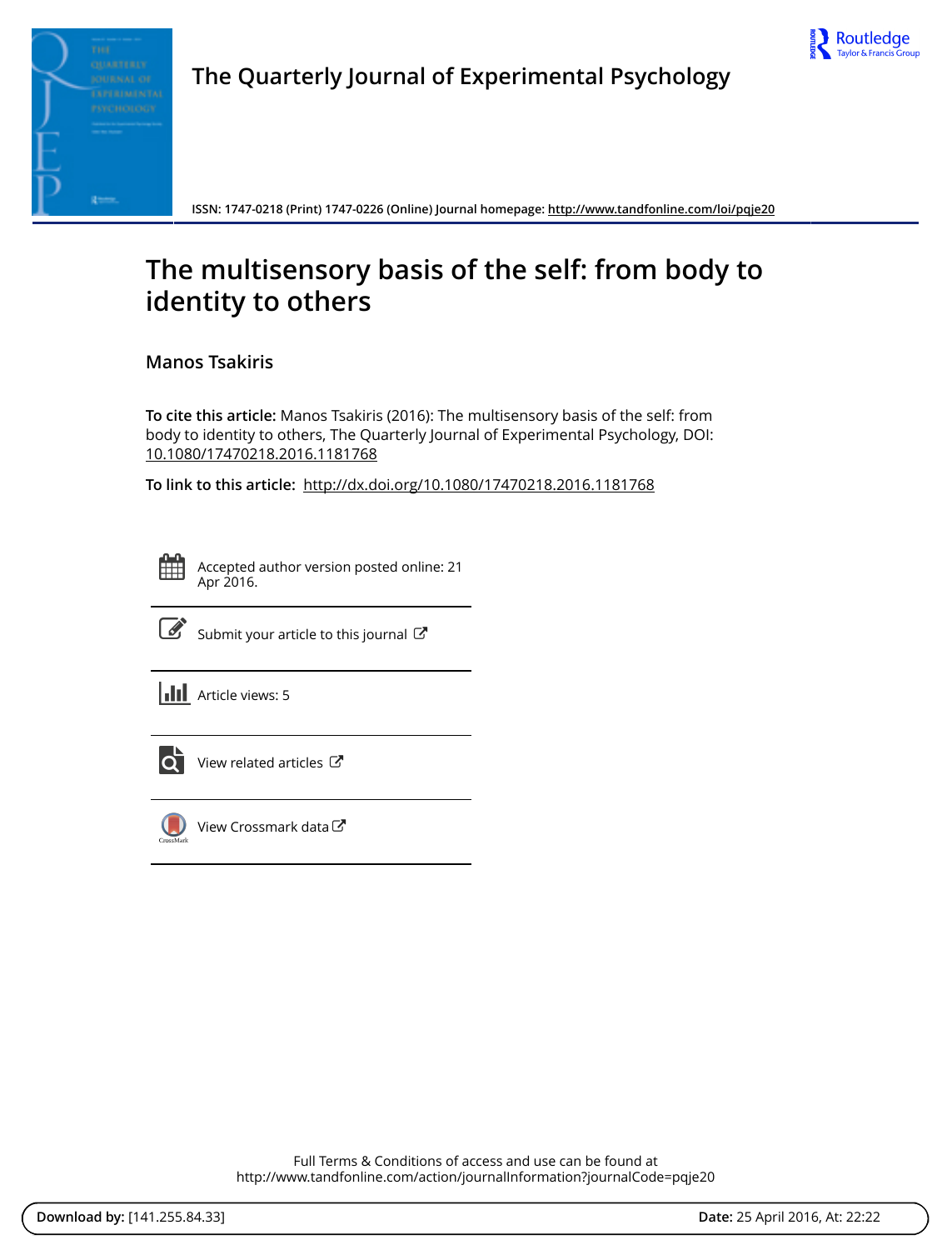**Publisher:** Taylor & Francis & The Experimental Psychology Society **Journal:** *The Quarterly Journal of Experimental Psychology* 

**DOI:** 10.1080/17470218.2016.1181768

# The multisensory basis of the self: from body to

# identity to others

Manos Tsakiris

Lab of Action & Body, Department of Psychology, Royal Holloway University of London,

Egham, Surrey, UK

\*corresponding author: Tsakiris, M. (manos.tsakiris@rhul.ac.uk)

Acknowledgements:

MT was supported by the European Research Council (ERC-2010-StG-262853) under the

FP7, and ESRC Research Grant ES/K013378/1

Word count: 6,108 (excl. references)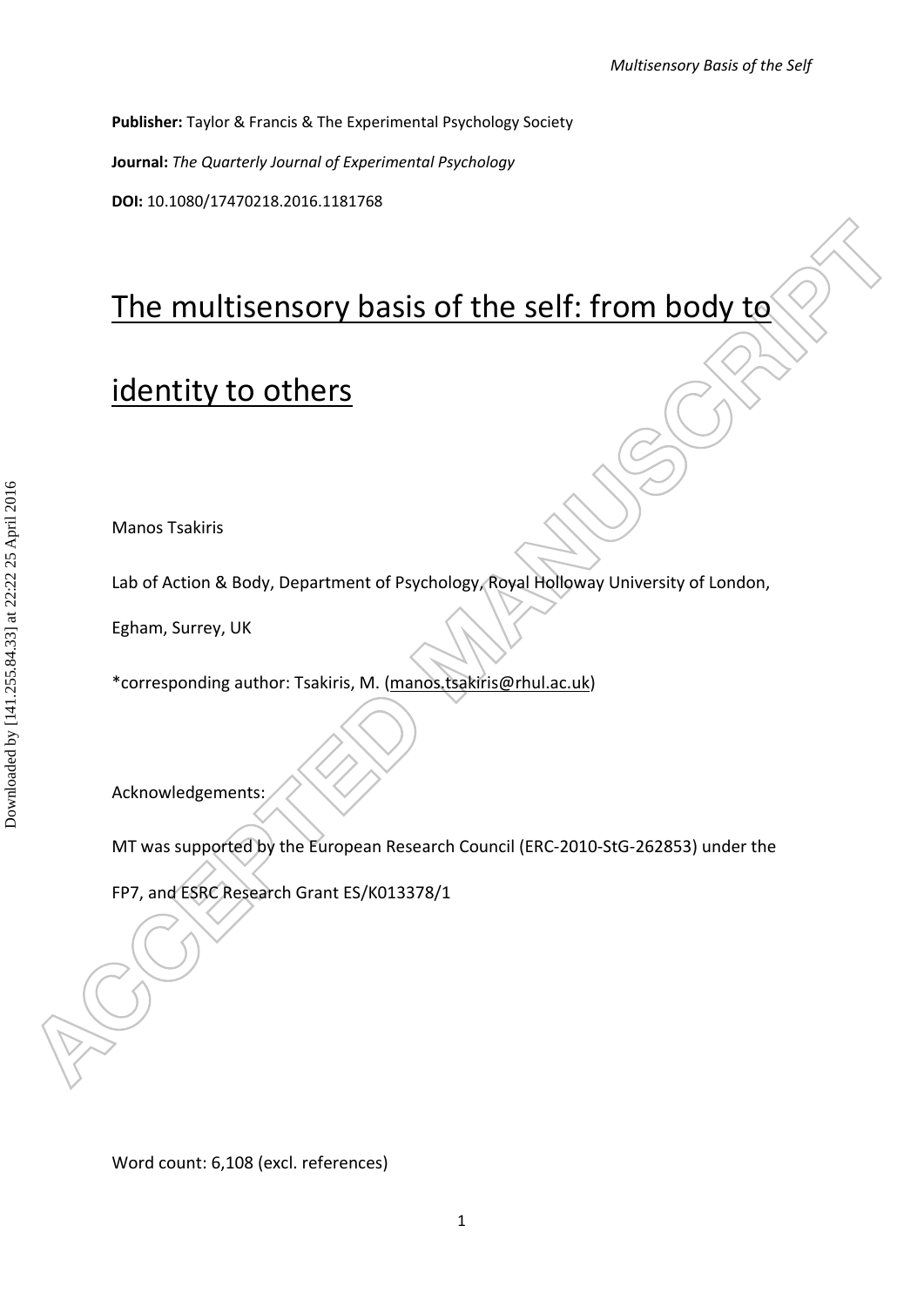#### **Abstract**

By grounding the self in the body, experimental psychology has taken the body as the starting point for a science of the self. One fundamental dimension of the bodily self is the sense of body-ownership that refers to the special perceptual status of one's own body, the feeling that ''my body'' belongs to me. The primary aim of this review article is to highlight recent advances in the study of body-ownership and our understanding of the underlying neurocognitive processes in three ways. I first consider how the sense of body-ownership has been investigated and elucidated in the context of multisensory integration. Beyond exteroception, recent studies have considered how this exteroceptively-driven sense of body-ownership can be linked to the other side of embodiment, that of the unobservable, yet felt interoceptive body, suggesting that these two sides of embodiment interact to provide a unifying bodily self. Lastly, the multisensorial understanding of the self has shown to have implications for our understanding of social relationships, especially in the context of self-other boundaries. Taken together, these three research strands motivate a unified model of the self inspired by current predictive coding models.

*Keywords: self, body-awareness, multisensory, interoception, social cognition, bodyownership* 

Word Count: 189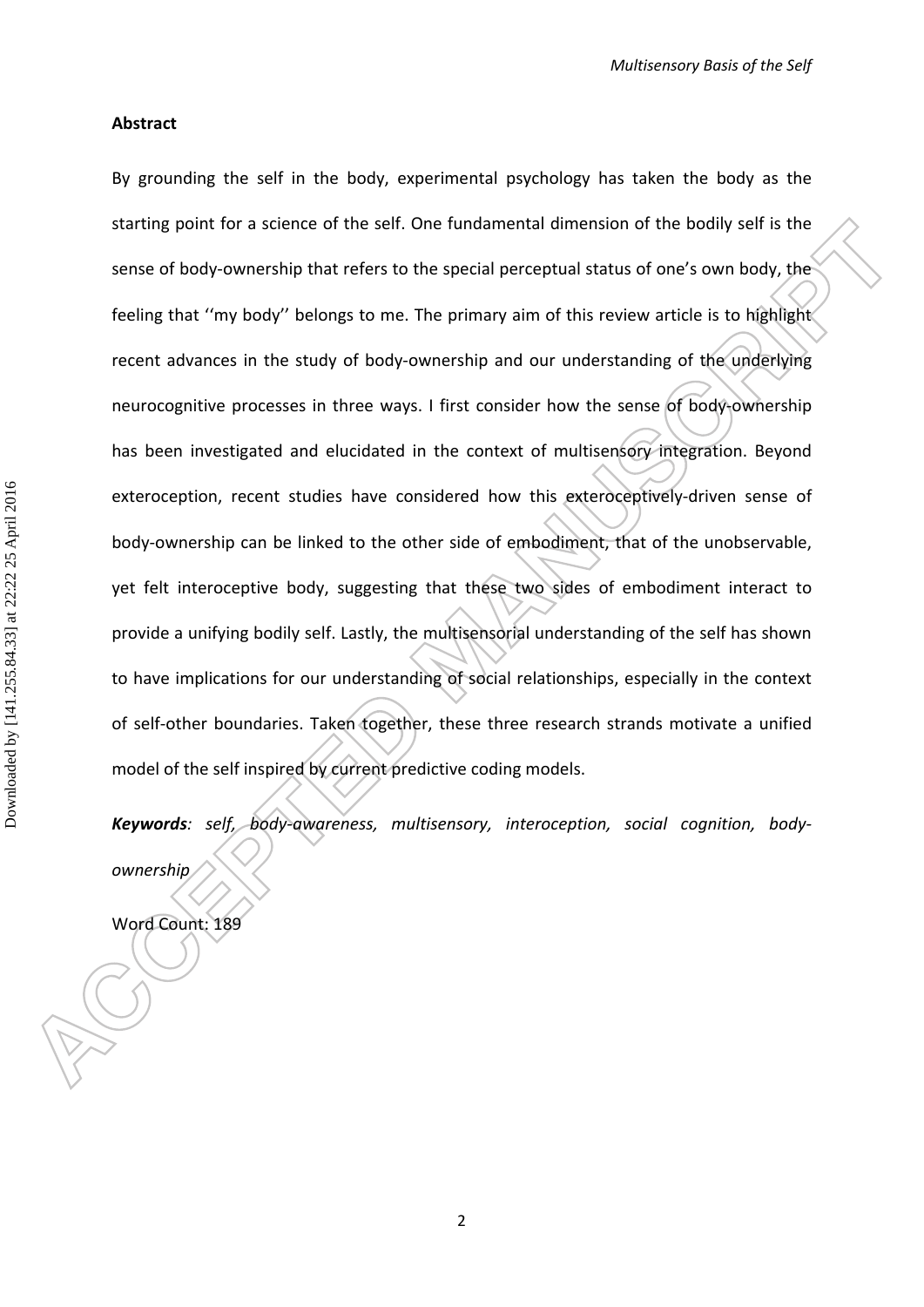#### **1. Introduction: Experimenting with the self**

The self is first and foremost situated within a body. As the leading social psychologist R Baumeister famously wrote "Everywhere in the world, self starts with body". Over the last 30 years, several lines of research from what became known as the embodied cognition approach have converged to suggest that cognitive processes are deeply rooted in the body's interactions with the world (for a review see Wilson, 2002). For example, influential motor theories of perception have inspired new lines of research that allowed us to consider self-awareness and social interactions through the lens of sensorimotor embodied processing (Prinz, 2012). By grounding the self in the body, psychology could, at last, overcome Cartesianism, and make the *bodily self* the starting point for a science of the self. One fundamental dimension of the bodily self, but by no means the only one (see for example the sense of agency, Synfozik, Vosgerau & Neuen, 2008; Tsakiris, Schutz-Bosbach & Gallagher, 2007), is the sense of body-ownership that refers to the special perceptual status of one's own body, which makes bodily sensations seem unique to oneself, that is, the feeling that ''my body'' belongs to me (Gallagher 2000). The primary aim of this review article is to highlight recent advances in the study of body-ownership and our understanding of the underlying neurocognitive processes in three ways. The first step is to consider how the experience of this body as *mine* has been addressed mainly in the context of multisensory integration. The second step is to consider how this exteroceptively-driven sense of body-ownership can be linked to the other side of embodiment, that of the unobservable, yet felt interoceptive body. The third step is to consider the implications that this multisensorial understanding of the self has for our understanding of social relationships, especially in the context of self-other boundaries. Taken together, these three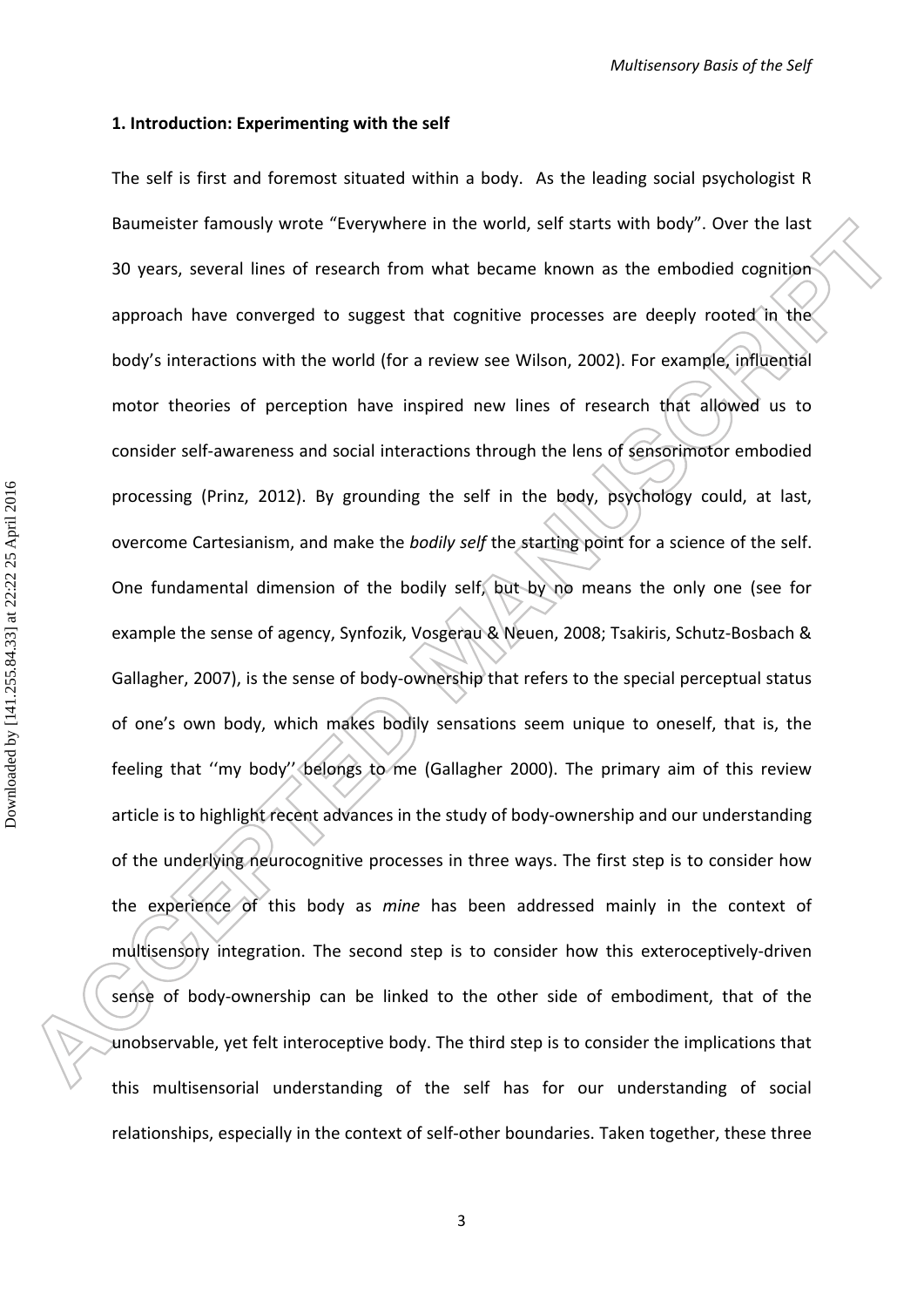research strands motivate the need for the development of a unified model of the self that resonates with current predictive coding models of information processing.

#### **2. The exteroceptive model of the bodily self**

The key question of how the brain produces the experience of this body as *mine* has been addressed mainly in the context of multisensory integration. For example, in the Rubber Hand Illusion (RHI; Botvinick & Cohen, 1998) watching a rubber hand being stroked synchronously with one's own unseen hand causes the rubber hand to be experienced as part of one's body (for a review see Tsakiris, 2010). Over the last 20 years, the RHI has been established as one of the most important experimental paradigms that allows the controlled manipulation of the experience of body-ownership. While the underlying mechanisms, behavioral, physiological and phenomenological consequences of the illusion have been described in detail elsewhere (Blanke, 2012; Blanke, Slater & Serino, 2015; Tsakiris, 2010), it is important to highlight here certain key features that are particularly relevant for understanding the relation between the exteroceptive and interoceptive models of the self that will follow in Section 3.

First, while not sufficient by itself (see Tsakiris & Haggard, 2005; Tsakiris, Carpenter, James & Fotopoulou, 2010), synchronous multisensory (i.e. visuo-tactile in most cases) stimulation is the main cause that drives the RHI and the resulting change in body-ownership (Botvinick & Cohen, 1998). Multisensory processing aims at the integration of sensory signals and the resolution of potential conflicts to generate a coherent representation of the world and the body on the basis of the available sensory evidence. The RHI reflects a three-way interaction between vision, touch, and proprioception: vision of tactile stimulation on the rubber hand captures the tactile sensation on the participant's own hand, and this visual capture results in a mislocalization of the felt location of one's own unseen hand towards the spatial location of the visual percept (Botvinick & Cohen, 1998). Second, at the phenomenological level, the RHI has been successfully used as a model instance of embodiment. Longo et al (2008) characterized the subjective experience of body-ownership during the RHI, revealing that this consists of distinct components, such as ownership of the limb, its location and the sense of control over it. Third, the change in body-ownership as a result of the RHI can in turn change one's body image as participants who experienced the RHI perceived their hand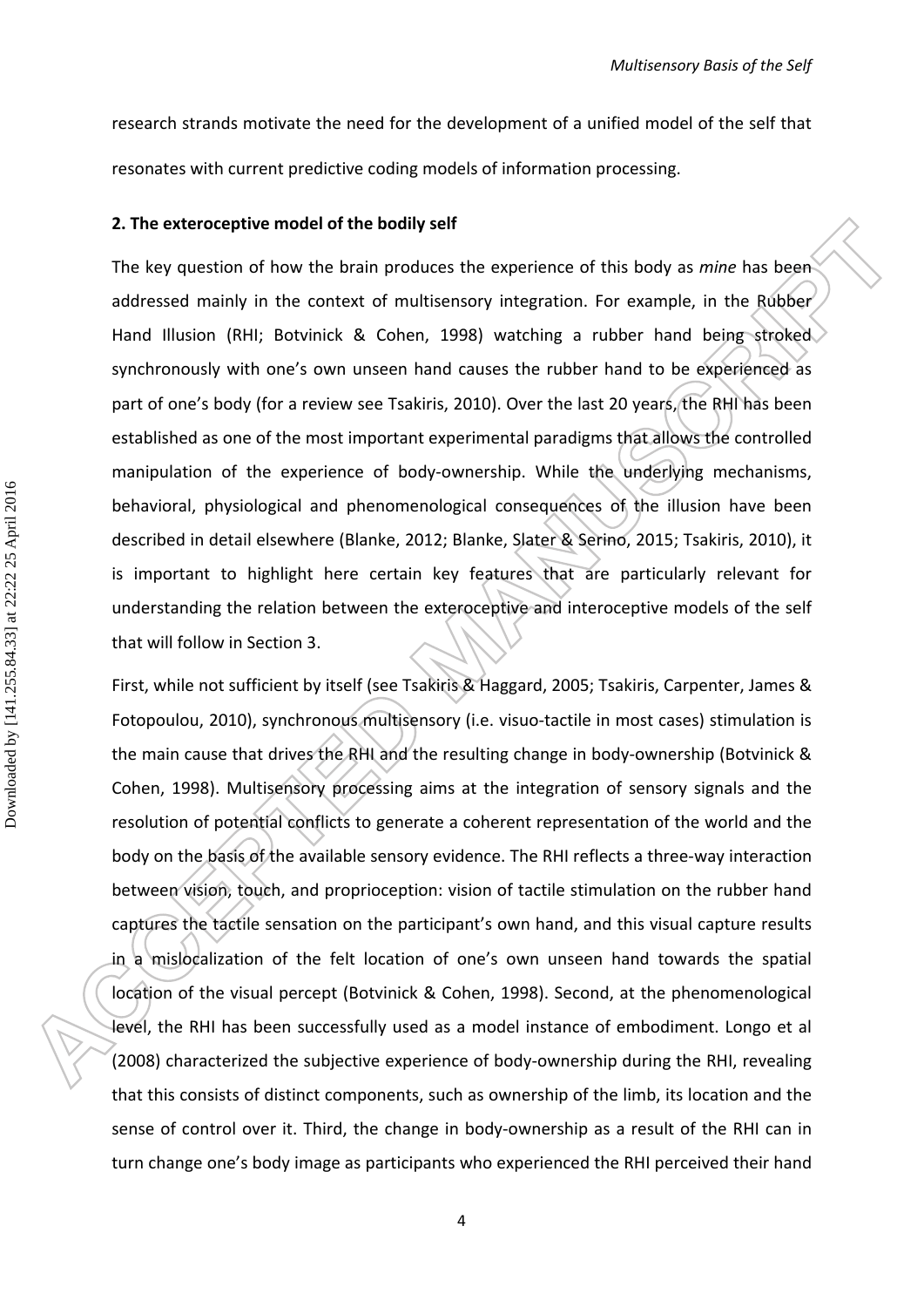and the rubber hand as significantly more similar in terms of their appearance (Longo et al, 2009), than participants who did not experience the illusion, suggesting that ownership leads to changes in perceived physical similarity.

Beyond these changes, the RHI literature has indicated that the experience of owning the rubber hand results in significant alterations in the way one's own real hand is processed at the introspective (Longo et al, 2008) and physiological level (Moseley et al, 2008). Introspectively, participants feel as if their own hand had disappeared (Longo et al, 2008), suggesting that the changes caused by RHI do not consist of an addition to or extension of one's body, but instead they produce incorporation of the foreign hand and replacement of one's own hand. Intriguingly, the same phenomenon seems to be present at the physiological level. Moseley et al (2008) provided evidence that the experience of ownership during RHI is also accompanied by significant changes in the homeostatic regulation of the real hand, beyond changes in the subjective experience of one's body. In particular, skin temperature of the real hand decreased if and when participants experienced the RHI (but see also Kammers, Rose, & Haggard, 2011 and Sadibolova & Longo, 2014). Additionally, the magnitude of the decrease in skin temperature on the participant's own hand was positively correlated with the vividness of the illusion. Importantly, this effect occurred only as a result of the experience of ownership. Thus, a change in conscious experience of body-ownership has direct consequences for the homeostatic regulation of real body-parts that occur once participants experience the RHI, and not simply as the result of synchronous multisensory stimulation. Even more strikingly, histamine reactivity increased in the 'rejected' arm during the rubber hand illusion (Barnsley et al., 2012), implying that the interoceptive system begins to disown the real hand in favour of the prosthetic hand, an effect that recalls Damasio's definition of 'the self' as 'whatever the immune system defines as being part of the body' (Damasio, 2003).

Therefore, multisensory processes that update or disrupt the awareness of our physical self may in turn disrupt the physiological regulation of the self. The changes caused in the physiological regulation of the self as a result of the change in the conscious experience of body-ownership over and above multisensory integration suggests that various processes other than simply multisensory integration may be involved in generating, maintaining or disrupting the awareness of the bodily self (see section 3).

5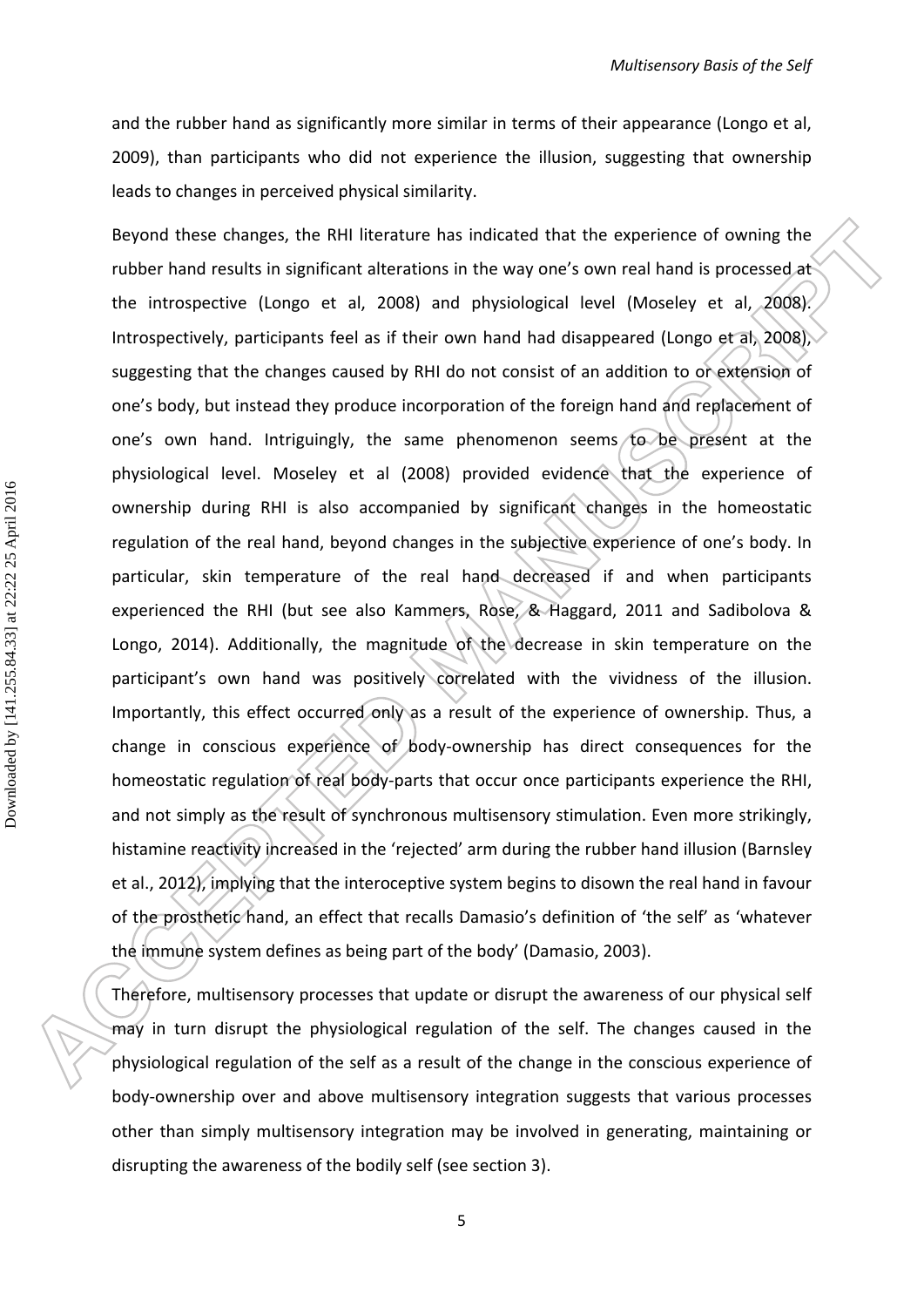In terms of the brain areas that underpin body-ownership, functional neuroimaging studies on the RHI and lesion studies implicate a network of areas , comprised of premotor, temporoparietal and occipital areas, as well as the insula (for review see Tsakiris 2010; Blanke, Slater & Serino, 2015). The insula is ubiquitously activated in a wide range of tasks and is typically known as the main interoceptive hub of the brain (for a review see Craig, 2009), but it has been shown that it is also engaged in the experience of body-ownership during the RHI (Tsakiris et al, 2007). Intriguingly, the hypothesis that the right posterior insula is linked to the experience of body-ownership is also supported by available evidence on somatoparaphrenia, a neuropsychological syndrome where loss of experienced ownership over one's own limb is the key feature. A lesion mapping study that focused on patients with disturbed sense of body ownership (Baier & Karnath, 2008) revealed that the right posterior insula is indeed the critical structure involved in such phenomena.

Beyond ownership of a limb, the same principles of exteroceptive multisensory integration have been used to probe questions of full-body-ownership. Ehrsson (2007) used synchronous or asynchronous visuo-tactile stimulation to elicit out-of-body experiences: synchronous but not asynchronous visuo-tactile stimulation induced a shift in the 1<sup>st</sup> person perspective such that participants experienced being located at some distance behind the visual image of their own body as if they were looking at someone else. Leggenhanger et al (2007) induced a full body illusion (see also Petkova & Ehrsson, 2008) by having participants view a virtual body presented at a distance of 2 m ahead of them through the use a 3D– video head-mounted display. As with the RHI, after synchronous stimulation, participants felt as if the virtual body was their body. Multisensory integration can update the mental representation of one's body, such as the sense of ownership of body-parts (Longo et al., 2008) or whole body (Ehrsson, 2007; Leggenhanger et al., 2007; Petkova & Ehrsson, 2008), the physical appearance of one's body (Longo et al., 2009), and the more abstract narrative representations of one's self (Bergouignan, Nyberg & Ehrsson, 2014). Taken together, these results speak in favor of an exteroceptive model of the self, within which self-awareness is highly malleable, subject to the influence of exteroception (i.e. the perception of the body from the *outside*). However, exteroceptive input represents only one set of channels of information available for self-awareness, as we are also interoceptively aware of our body.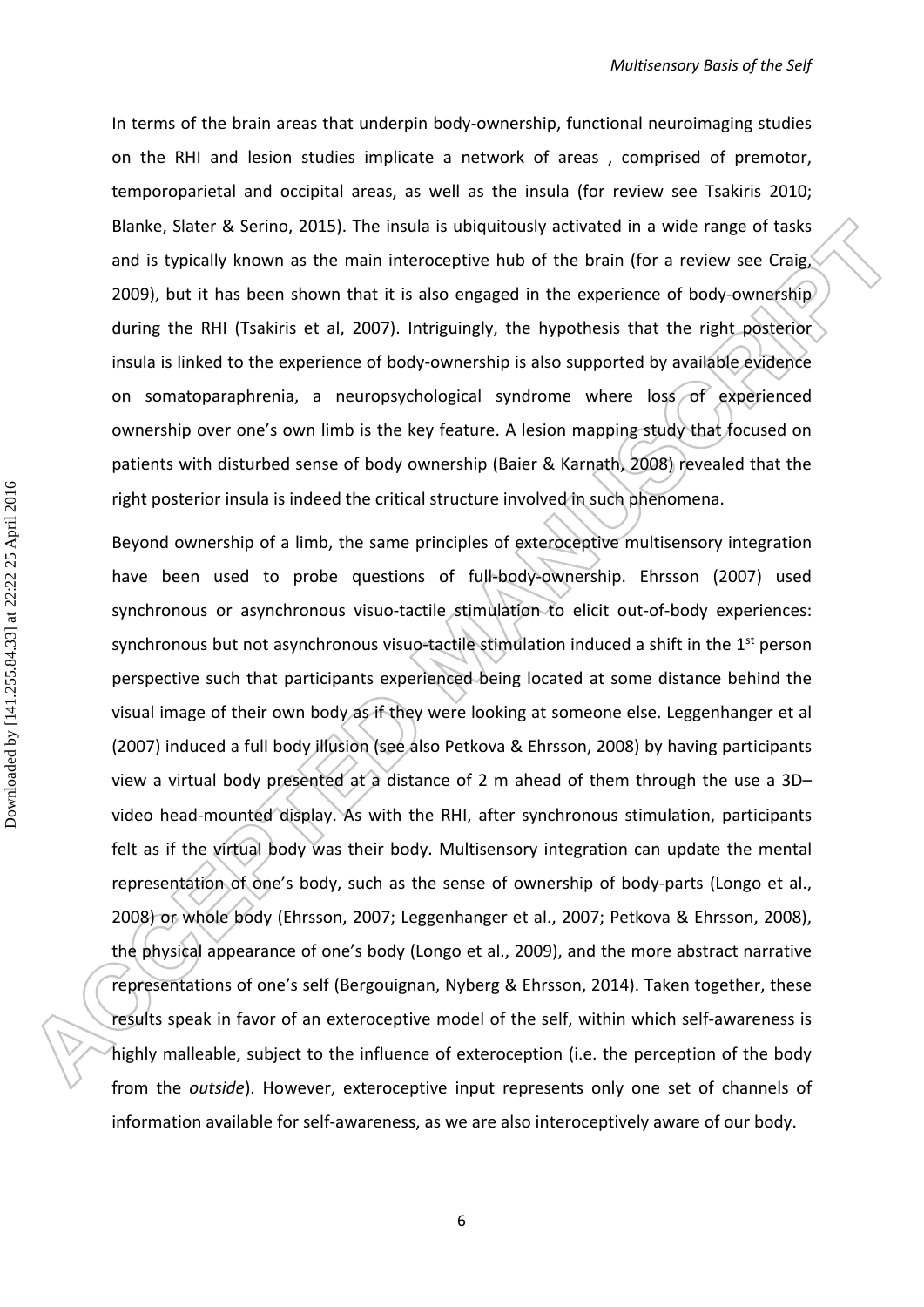#### **3. The interoceptive model of the bodily self**

Interoception, as first suggested by Sherrington who coined the term in 1906 (Craig, 2009), is the body-to-brain axis of sensations originating from the internal body and its visceral organs that signal their physiological state, such as thirst, dyspnea, 'air hunger', sensual touch, itch, penile stimulation, sexual arousal, coolness, warmth, exercise, heartbeat, distension of the bladder, stomach, and other internal organs. Interoceptive signals arise within four systems - the cardiovascular, respiratory, gastrointestinal and urogenital. Of those, the cardiovascular has emerged as the main focus of study of the interaction between the visceral body and the brain (Critchley & Harrison, 2013), because of the informationally rich and bidirectional connections between these two most important organs of the body, the heart and the brain. Moreover, psychological research into interoceptive awareness has focused mainly on cardiac awareness because of the known role that heart-brain interactions (and concomitant balance between the sympathetic and parasympathetic systems) play in emotion processing. While vestibular and proprioceptive signals also seem to originate from within, interoception plays a unique role in allowing the brain to ensure the efficient physiological function of the organism (i.e. homeostasis). Interoception is therefore critical for ensuring the *stability* of the organism in a changing environment, in way that other systems are not.

As with awareness of other sensory modalities, awareness of interoceptive states confers significant biological advantages. However, in contrast to the vast empirical data on visual or somatosensory awareness, our understanding of interoceptive awareness is limited by the difficulties in causally manipulating interoceptive states (e.g. controlling inputs to the system), as well as by the available measurement methods. Research into interoceptive awareness has focused mainly on awareness of heartbeats because these are distinct events that can be easily measured, unlike other interoceptive changes. Heartbeat detection procedures typically require individuals to perceive and count the number of heartbeats occurring during short intervals, or to detect the a/synchronicity between individual heartbeats and external stimuli. Both methods produce measures of Interoceptive Accuracy (IAcc), which correlate with each other and with measures in other interoceptive modalities (for review see Garfinkel et al, 2015). There are significant inter-individual differences in performance, allowing us to distinguish between people with higher and lower IAcc. IAcc is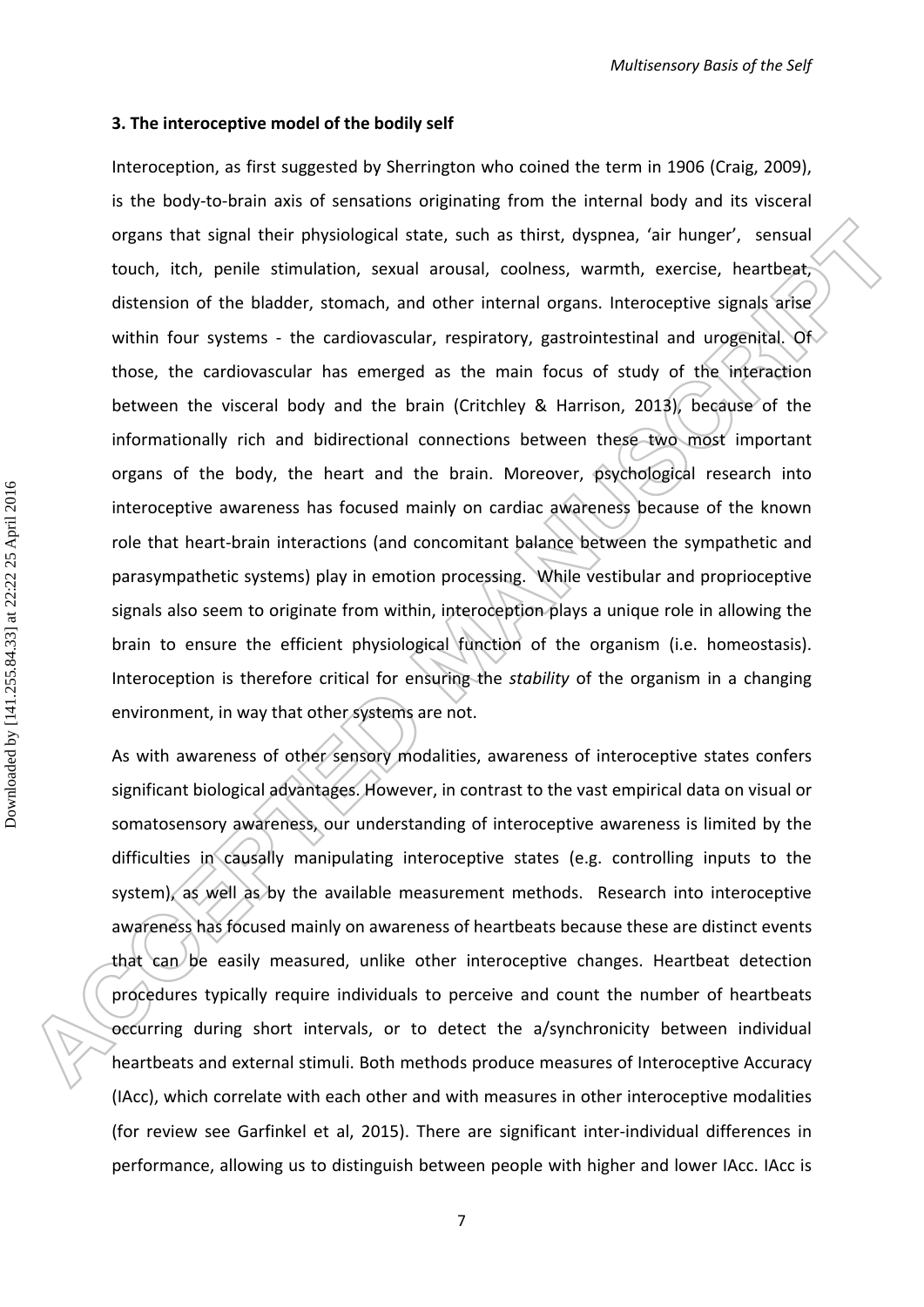thought to reflect a trait-like sensitivity to one's visceral signals that has important consequences for health, feelings and cognition. Individual differences in IAcc have been linked to mental health with very high IAcc predisposing to anxiety, while in patients with alexithymia, a condition characterized by difficulties in identifying and describing emotion, symptom severity is inversely related to IAcc. Low IAcc characterizes sufferers from depersonalisation disorder, those with personality disorders and psychosomatic complaints, and patients with eating disorders (for a review see Herbert & Pollatos, 2012). In healthy adults, research into interoceptive awareness has been almost exclusively concerned with emotion. IAcc is important for the intensity of emotional experience and emotion regulation (Wiens, 2005). Individuals with higher IAcc report higher arousal than people with lower IAcc, despite comparable physiological arousal, are more able to self-regulate their behaviour (Herbert & Pollatos, 2012), and tend to follow their intuitions more in decisionmaking tasks (Dunn et al., 2010). Taken together, the available evidence, deriving mainly from the study of emotion and psychopathology, suggests that interoceptive awareness is important for emotional awareness and mental well-being.

However, beyond these domains, cognitive neuroscience has indirectly revealed the ubiquitous role that interoception may play in cognitive processing and self-awareness. Countless functional neuroimaging studies have reported activations in the insula, the central interoceptive hub in the brain, across a wide range of tasks. Craig (2009) suggested that the common denominator of insula activity is the central role of this area in integrating bodily and environmental information to optimize homeostatic efficiency, and in representing the "material me" in the brain. Beyond homeostasis, a set of intriguing findings that relate to self-awareness have captured our attention (for a review see Craig, 2009; Tsakiris, 2010). Right anterior insula activity correlates with performance in IAcc (Critchley et al, 2004). Ronchi et al (2015) reported a single-case study showing that heartbeat awareness decreased after insular resection. Right mid-posterior insula activity correlates with bodyownership experienced during the Rubber Hand Illusion, a paradigm that uses exteroceptive input (e.g. vision and touch) to study the bodily self, and the same area seems to be the critical lesion site for neurological disturbances in the sense of body ownership (Baier & Karnath, 2008). These findings suggest that the interoceptive and the exteroceptive sides of the bodily self are integrated from the posterior to anterior subregions *across* the insular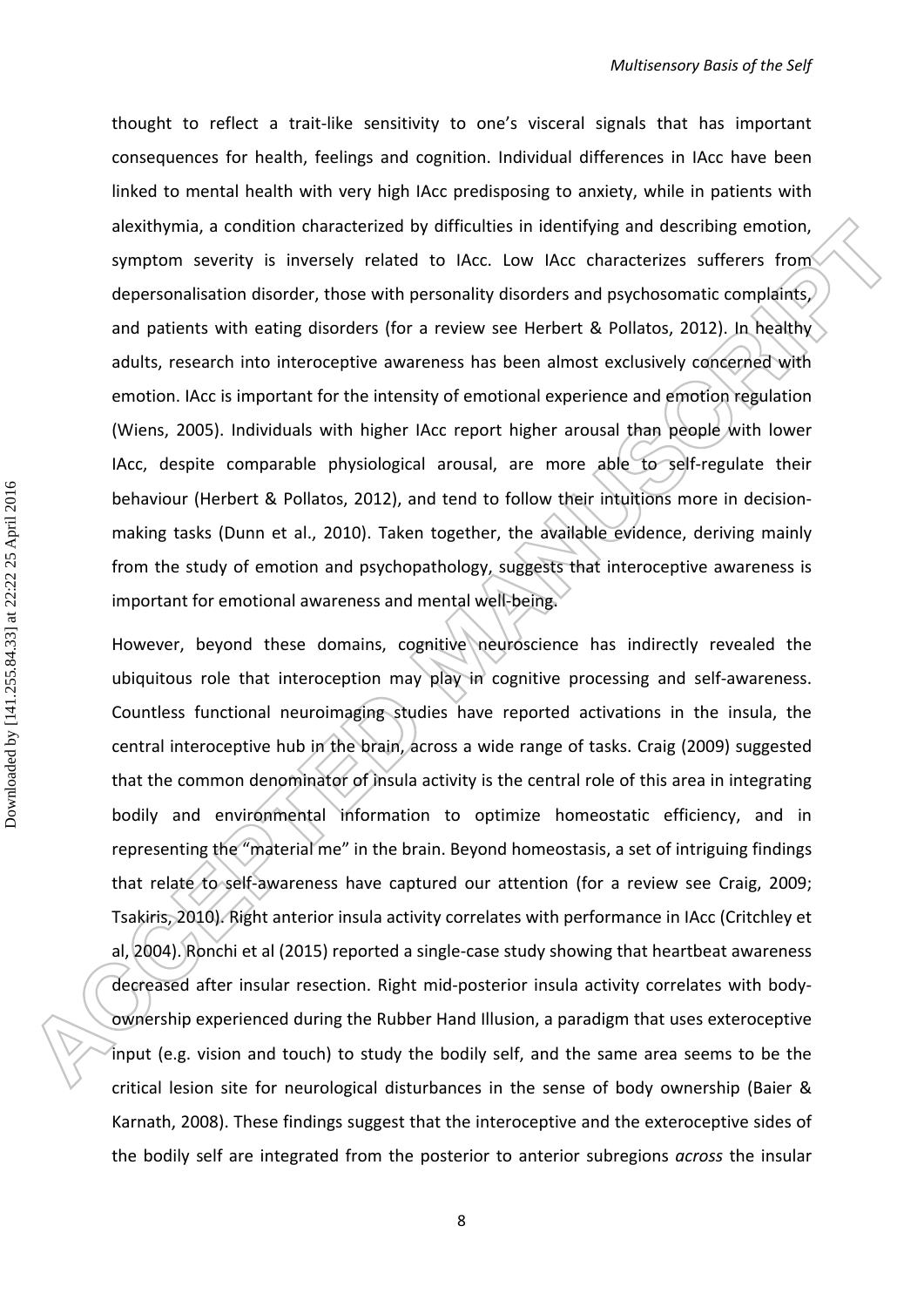cortex (Simmons et al, 2013), that seems to underpin the experience of this body as *mine*, an experience that is the hallmark of the bodily self. Beyond the representation of the body, the insular cortex is also linked to affective processing of self and others, and a wide range of social cognition processes such as empathy (Bernhardt & Singer, 2012). Taken together, these findings suggest that, interoception may play a role for self-awareness that goes beyond its known role for emotion and phenomenal consciousness, and that awareness of the interoceptive body may be fundamental to the *unity* of the self because interoception is required for the experience of a unified, non-hollow self, and to its *stability* because interoception can counteract the ever-changing influence of exteroceptive signals. Notwithstanding the importance of the neuroimaging results showing where in the brain the interoceptive and exteroceptive sides of the self are integrated, they do not answer a fundamental *psychological* question: what is the functional importance of the interactions between the interoceptive and exteroceptive representations *for* the self in its natural embodiment *and* perhaps in the self's social world?

The first study that tested the potential link between exteroceptive and interoceptive awareness of the body measured and quantified IAcc and compared this measure with the change in body-ownership caused by multisensory stimulation, using the RHI as a paradigmatic case of the exteroceptive self. Tsakiris et al (2011) observed a negative correlation between IAcc and RHI, such that people with lower IAcc showed a stronger RHI measured behaviourally and homeostatically (i.e. drop in skin temperature), suggesting that, in the absence of accurate interoceptive representations, one's model (i.e representation) of self is predominantly exteroceptive. This was a seminal finding that it could not be predicted by existing accounts of interoceptive awareness or models of the exteroceptive self. While Moseley et al (2008) had shown how a change in the body-ownership during RHI affects homeostatic regulation, Tsakiris et al (2011) showed for the first time that both the experience of body-ownership and the same subsequent changes in homeostatic regulation are negatively correlated with levels of IAcc. These findings suggested an *antagonism* between interoceptive and exteroceptive cues in bodily self-awareness. Following that initial finding, the same negative correlation was observed in children aged 8 to 17 years (Schauder et al., 2015).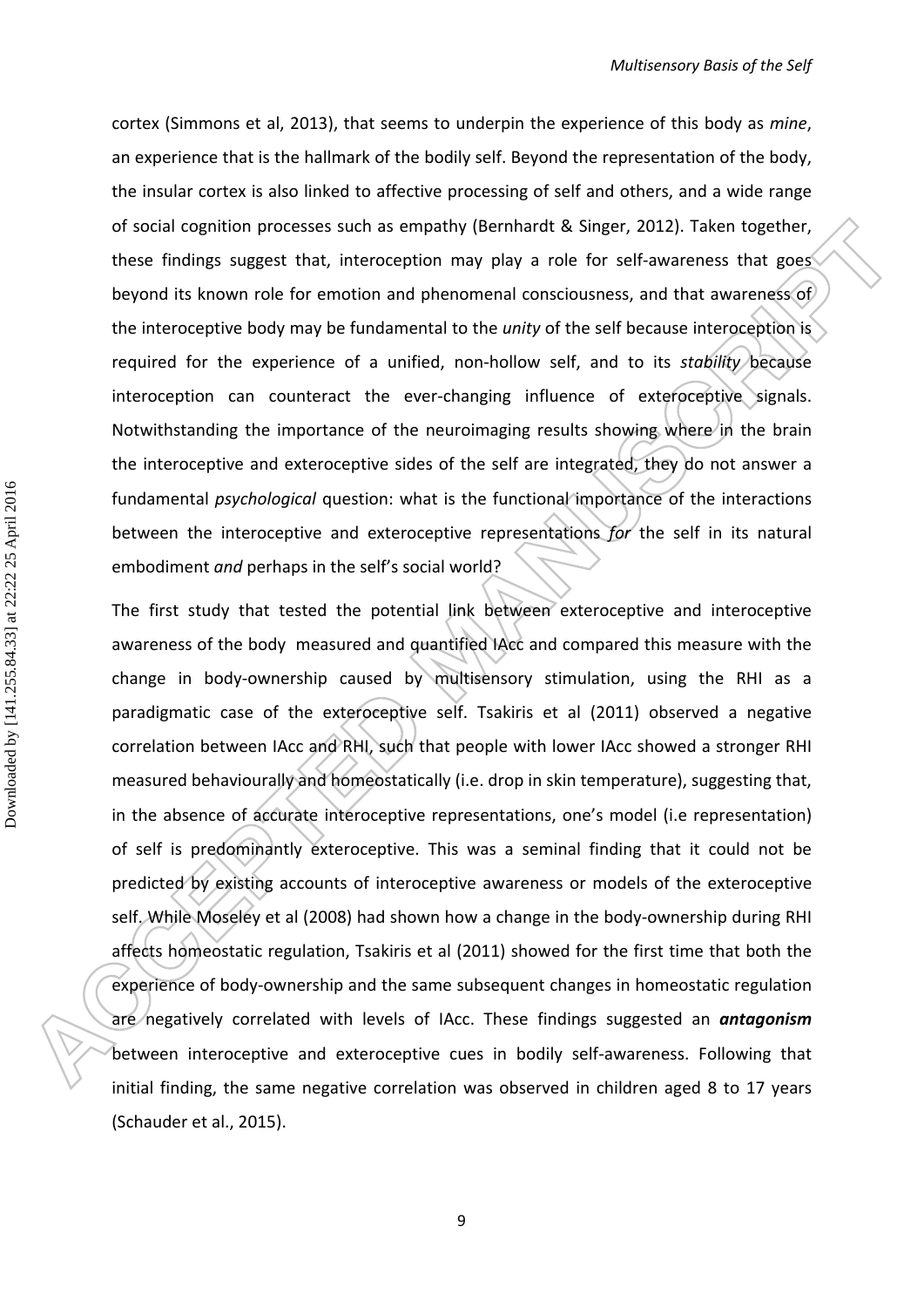Since then, recent studies have tried to modify the conditions of multimodal stimulation by including cardiac feedback to examine in greater detail the potential role of interoceptive signals in creating a sense of body-ownership. More recent evidence for the integration of exteroceptive and interoceptive information in body-ownership comes from two virtual reality studies (Suzuki et al., 2013; Aspell et al., 2013). Suzuki and colleagues (2013) demonstrated that watching a virtual depiction of their own hand pulsing in synchrony with the participant's heartbeats induced the subjective experience of ownership over the virtually projected hand. This effect was not observed when the cardiac signals were presented out-of-synchrony with the participants' heartbeats. Interestingly, participants with higher IAcc experienced a stronger illusory sense of ownership over the virtual hand than participants with lower IAcc. Contrary to the results of Tsakiris et al. (2011), in this paradigm it was the people with higher IAcc who experience the greater proprioceptive drift. The important difference between these two experimental manipulations is that in the classic rubber hand illusion the interoceptive cues of the individuals with good heartbeat perception serve to anchor those participants in their own bodies and enable them to resist the illusion. However, in Suzuki et al.'s novel method, the salient interoceptive cues are now located on the true, filmed hand, predisposing people with higher interceptive awareness to recognise it as their real body part.

Following similar methods of stimulation to Suzuki et al (2013), it was shown that causing an avatar to flash in synchrony with the participant's own heartbeat (to enhance selfidentification with the avatar's body) facilitates performance on a task that requires participants to judge the perspective of the avatar (Aspell, 2013), an effect analogous to the one reported following the classic induction of the full body illusion (Leggenhanger et al, 2007). In addition to cardio-visual synchrony, respiration can also produce important effects in body-awareness. People who saw an image of their own torso flash in synchrony with their respiration experienced a stronger sense of self-location towards the virtual body than when the flashing was asynchronous (and also when compared with an inanimate control object), although they reported no sense of ownership (Adler, Herbelin, Similowski, & Blanke, 2014).Lastly, using another type of interoceptive stimulation, namely slow affective touch that activates CT afferents, Crucianelli and colleagues (2013) and van Stralen and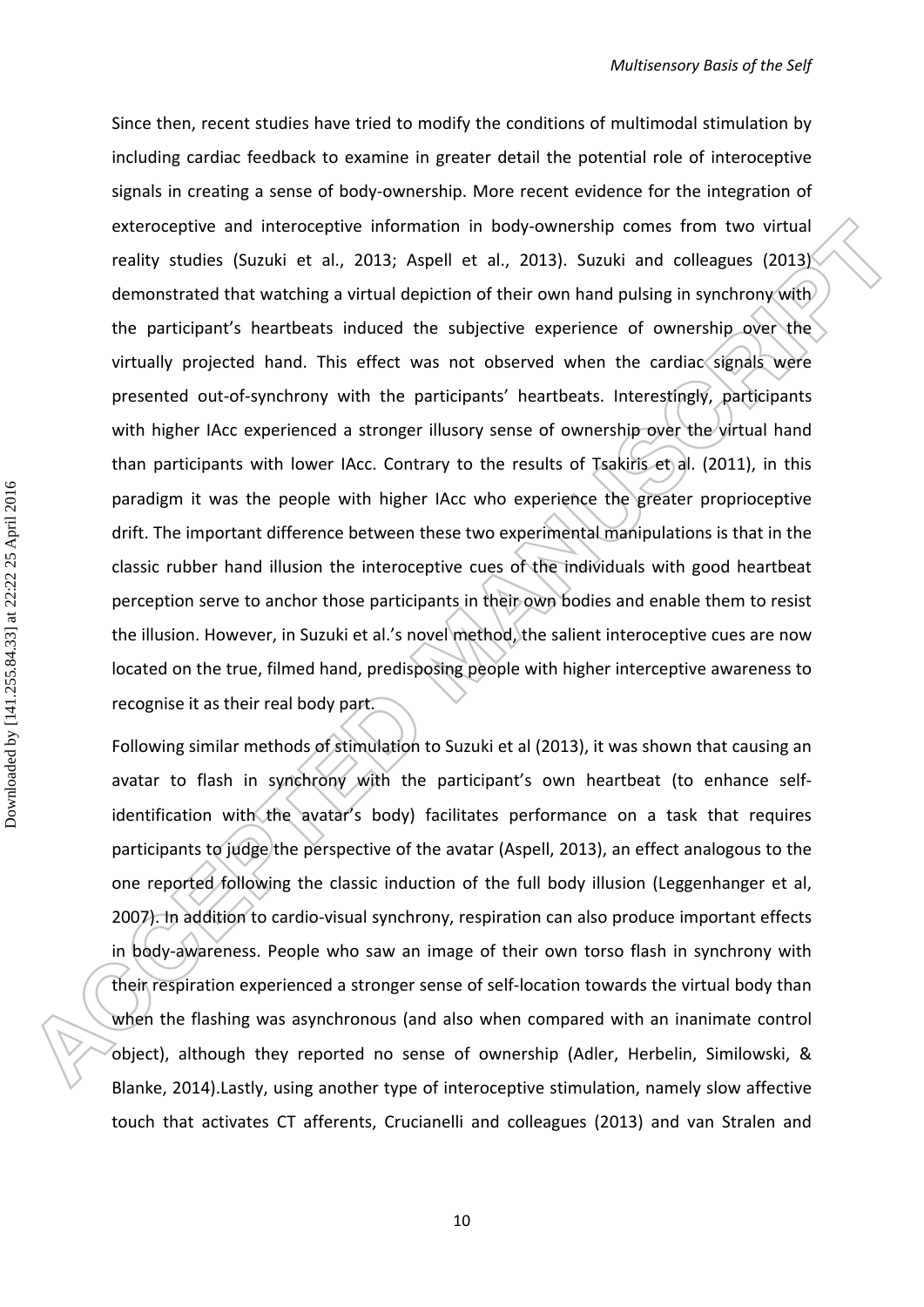colleagues (2014) demonstrated how this kind of stimulation enhances the experience of body-ownership in the RHI.

These intriguing findings suggest that the integration of sensory information across the interoceptive and exteroceptive domains via cardio-visual synchrony, but also synchrony between respiration and vision, can alter important and diverse facets of body-awareness, such as body-ownership. Moreover, given that levels of interoceptive accuracy seem to constrain the effects of exteroceptive signals on body-awareness, we could argue that, if the exteroceptive model of the self highlights the *malleability* of body-awareness given the striking effects that multisensory integration has on body-ownership (see section 2), the interoceptive model of the self seems to primarily serve the *stability* of the body and its mental representation in response to external changes, reflecting thus the biologically necessary balance between adaptability and stability.

### **3. From the bodily self to others: multisensory integration and self-other boundaries**

The studies reviewed above have focused mainly on the representation of the self without an explicit reference to others or to social processes. However, self representations are essential not simply for the sake of self-awareness, but more so for the representation of the relationship between self and others, and the effects that such representations have on self-other interactions. A first step towards a more social dimension of the exteroceptive model of the bodily self was to investigate the extent to which current multisensory input may influence self-other boundaries. To that end, beyond ownership over body-parts, other studies have used the same method of multisensory integration (i.e. visuo-tactile stimulation) to ask whether similar changes would occur in the representation of one's own face. Arguably, one's face is the body part that most characterises self-appearance (Rochat,2015), and recognition of one's face, as distinctive from others', is a fundamental component of self-awareness (Gallup, 1970; but see Suddendorf and Butler, 2013). Tsakiris (2008) extended the paradigm of multisensory integration to self-face recognition to investigate whether the process that alters body-ownership may also alter more social representations of one's self. In the Enfacement Illusion (Tsakiris, 2008; Sforza et al, 2011; Apps et al, 2015), watching another person's face being touched synchronously with one's own face evokes changes in self-face recognition, so that we perceive the other person's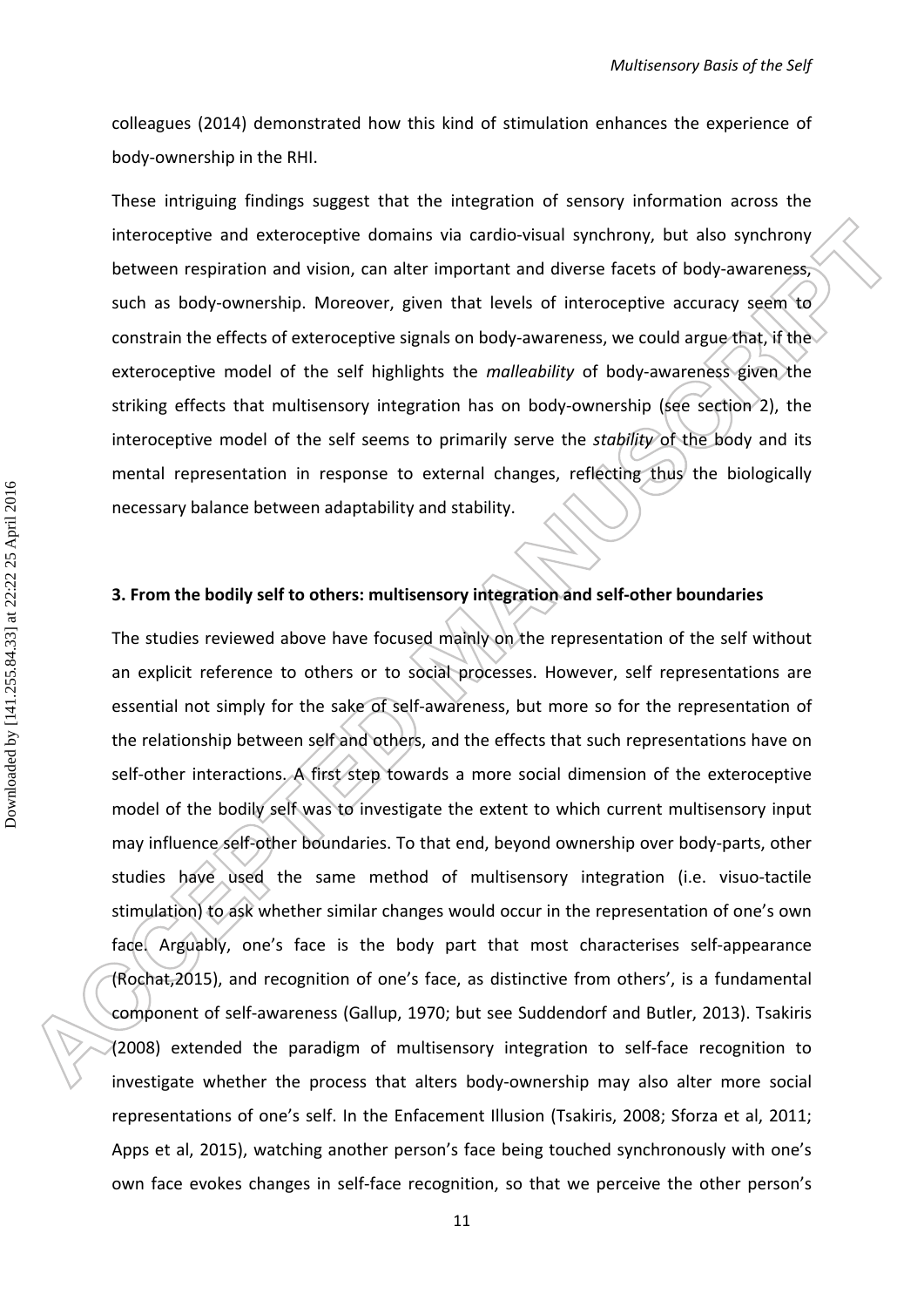face as more similar to one's own. Participants were stroked on their face while they were looking at the face of another unfamiliar individual being touched in synchrony or asynchrony, a procedure that we termed Interpersonal Multisensory Stimulation (IMS). Before and after IMS participants performed a self-recognition task. The results showed that synchronized multisensory signals had a significant effect on self-face recognition (see also Sforza et al, 2011; Tajadura-Jimenez, Coleman, Longo & Tsakiris, 2013; Tajadura-Jimenez & Tsakiris, 2014). Not only did participants subjectively rate the other's face as physically more similar to their own after synchronous IMS (Sforza et al., 2010; Tajadura-Jimenez, Grehl & Tsakiris, 2012; Tsakiris, 2008), they also showed a shift in their ability to discriminate between their own and the other's face in a psychophysical visual discrimination task. In one version of this task, participants were shown computer-manipulated images of their own face blended with varying percentages of the other's facial features using morphing software. Participants were required, for each trial, to report whether the face looked more like their own face, or more like the other's face. After synchronous IMS, participants accepted a larger percentage of the other's facial features as their own face (Tajadura-Jimenez, Grehl & Tsakiris, 2012), showing an increase in perceived physical self-resemblance of the other. Interestingly, similar to the RHI, individual traits of IAcc were shown to predict changes in self-other boundaries during the Enfacement Illusion (Tajadura-Jimenez et al, 2012; Tajadura-Jimenez and Tsakiris, 2014), providing further support to the hypothesis that levels of interoceptive awareness may constrain the flexibility of self-other boundaries. Moreover, levels of autonomic arousal (i.e. Electrodermal Activity) in response to threatening stimuli presented on the model's face were similarly affected by levels of IAcc; participants with lower IAcc displayed higher arousal to the threat perceived on the other's face. These effects suggest that the mental representation of our self, such as self-face representation, is not solely derived from stable mnemonic representations, but instead these representations are susceptible to current multisensory evidence.

The changes in perceived physical similarity between self and other in the Enfacement Illusion was a crucial finding as it suggested that participants' visual representations of their own and another's body had become partially overlapped, or shared. In a way analogous to the effects of the RHI, the synchronous IMS in enfacement elicits an overlap, or sharing, of body representations between self and other. Given the putative role of shared body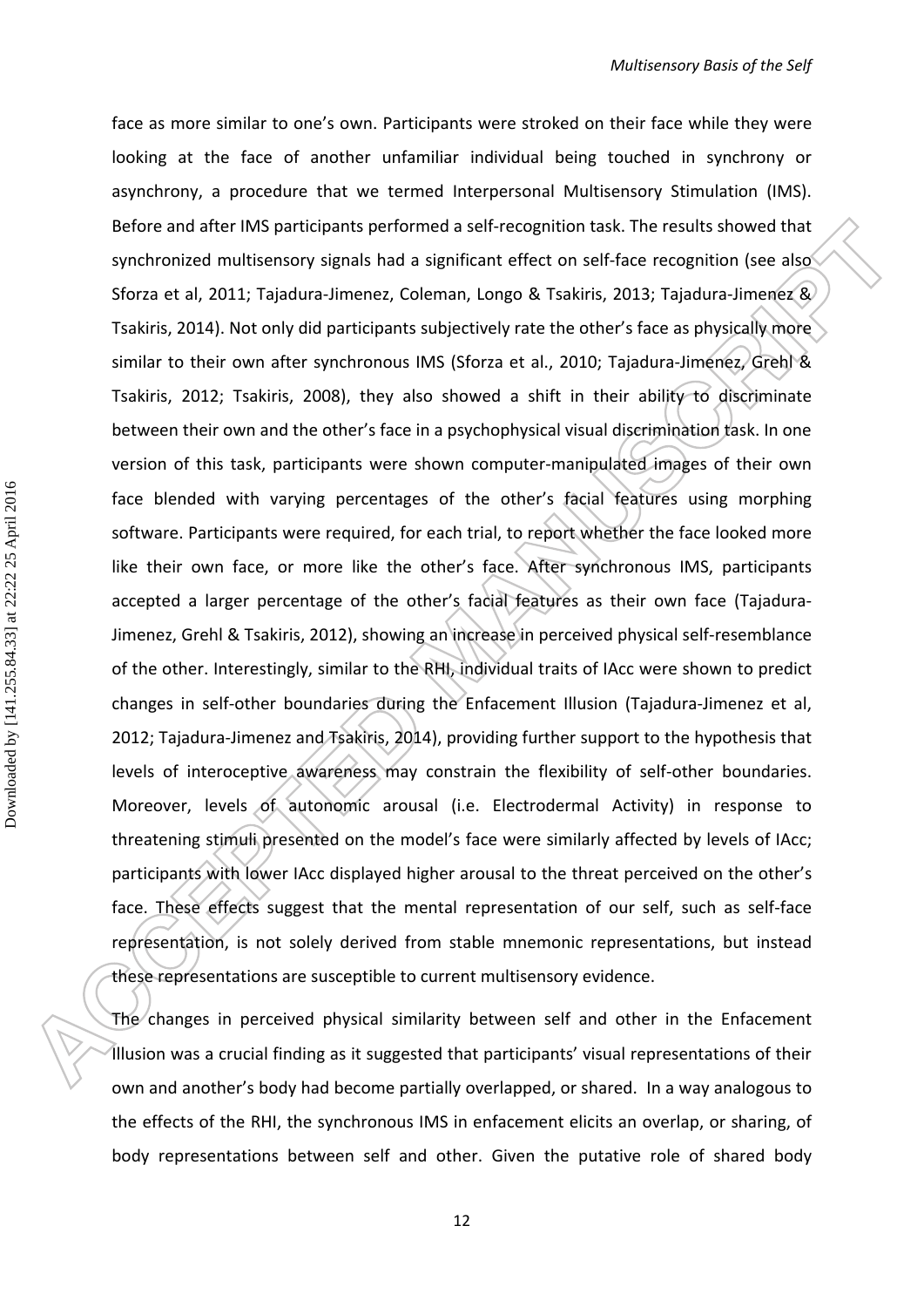representations in sociocognitive processing (Gallese & Sinigaglia 2011), the important next step was to investigate how the changes in body representation induced by multisensory integration could affect social cognition.

Recent work has identified a number of social processes that are modulated by synchronous IMS. Early investigations of the experiential structure of the Enfacement Illusion not only found evidence of changes in perceived physical similarity between self and other, but also revealed a clear affective component, whereby participants perceived the other to be more trustworthy and attractive after synchronous IMS (Tajadura-Jimenez, Longo, Coleman & Tsakiris, 2012). The social consequences of IMS were further explored in more depth by Paladino, Mazzurega, Pavani and Schubert (2010) who showed that, following the Enfacement Illusion, participants rated the other as conceptually closer to themselves, and also ascribed them more self-like personality traits. In addition, Maister, Tsiakkas and Tsakiris (2013) reported that the illusion can enhance the recognition of emotional facial expressions. After participants experienced the enfacement illusion with an unfamiliar individual, they showed significant increases in speed and accuracy in the recognition of the facial expressions of that individual, specifically their expressions of fear.

A more direct approach to social processes was proposed by Maister, Sebanz, Knoblich and Tsakiris (2013) who asked whether changes brought about by multisensory integration can extend to the social processing of an entire group. Light-skinned Caucasian participants experienced the rubber hand illusion over a dark-skinned hand, and the change in their implicit racial attitudes was measured using the Implicit Association Test (IAT). The experience of illusory ownership over the different-race hand was strongly correlated with increased implicit positive attitudes towards that race. Similar findings were subsequently reported using a virtual reality set-up in which participants embodied a different-race avatar. Again, changes in body ownership elicited by the procedure lead to a decrease in implicit racial biases against the embodied racial group (Peck, Seinfeld, Aglioti & Slater, 2013), and similar effects were more recently reported for age-stereotypes (Banakou, Groten & Slater, 2013) and other higher order social and attitudinal processes (Osimo, Pizarro, Spanlang, & Slater, 2015). For example, embodying an avatar representing a 4-yearold child resulted in a bias towards associating the self with child-like compared to adult-like categorizations, as measured using an IAT (Banakou, Groten & Slater, 2013). This study was

13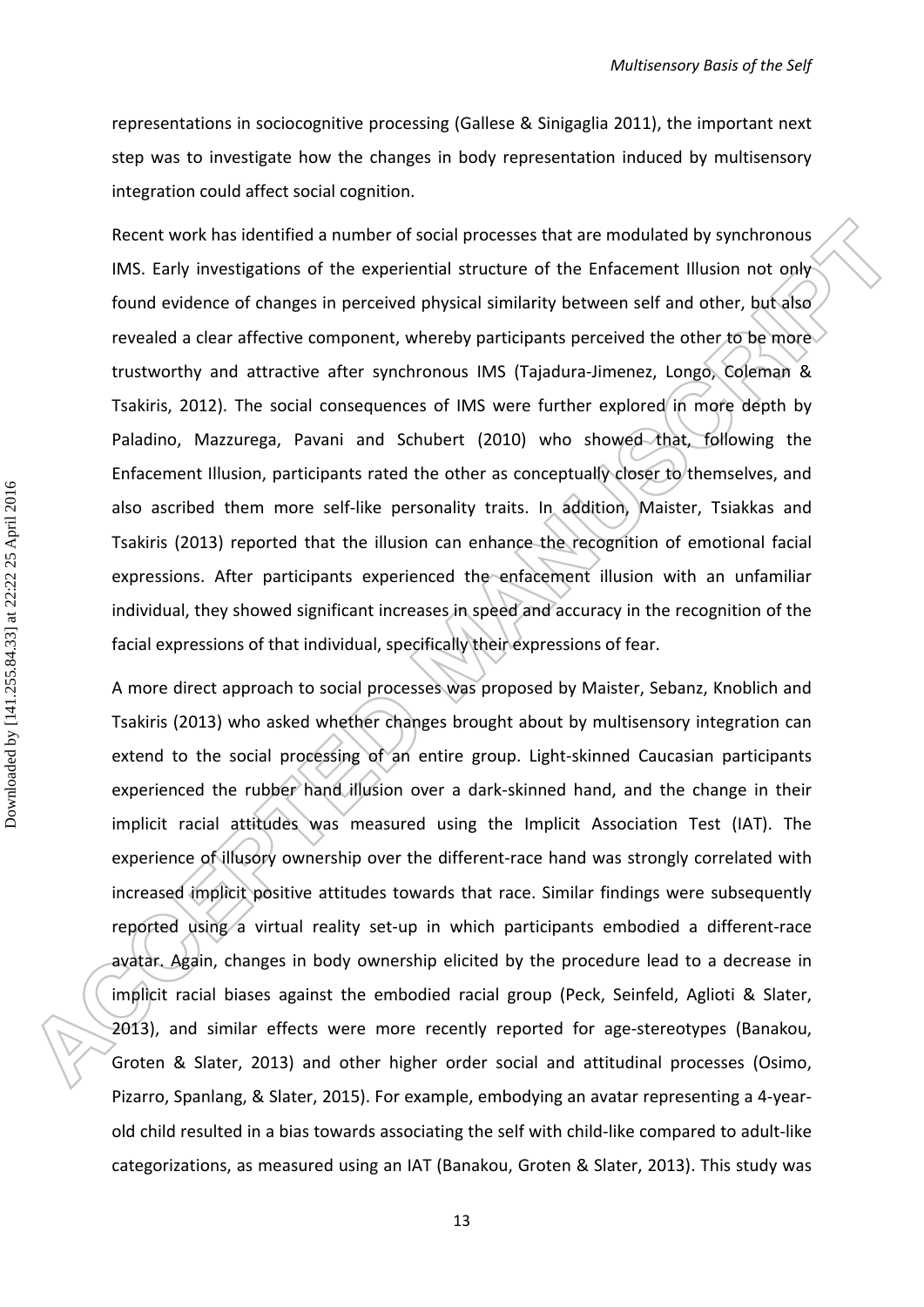notable because it demonstrated a role of the self-association in attitude change, whereas previous research had investigated more generic positive or negative associations with the embodied social group.

Taken together, these studies demonstrate that bodily illusions not only alter higher-level representations of the self and the other such as social or racial stereotypes, but also more fundamental, low-level processes in perceived physical similarity, online social perception and attention. Although IMS affects a wide range of diverse social processes, these effects can be parsimoniously explained by an increase in perceived physical self-resemblance, as it has been shown that such changes in body ownership or self-face representations that allow us to incorporate another body or face may also increase 'bodily resonance' with that outgroup. Our perceptual and neural resonance with others' bodily experiences is significantly reduced when observing an outgroup member (Avenanti, Sirigu, & Aglioti, 2010;.Gutsell, & Inzlicht, 2010; Serino, Giovagnoli & Làdavas, 2009; Xu, Zuo, Wang, & Han, 2009). An example of this can be seen in the Visual Remapping of Touch effect, a phenomenon whereby our tactile sensitivity is enhanced when observing another person being touched. This effect, thought to be evidence of somatosensory resonance with others, is significantly reduced when the observed individual is a member of a racial or political outgroup (Serino, Giovagnoli & Làdavas, 2009). In a recent study, the Enfacement Illusion was induced by exposing participants to two minutes of multisensory stimulation whilst viewing an out-group member's face (Fini et al, 2013; see also Cardini et al, 2013 ). Immediately afterwards, participants' tactile sensitivity was measured whilst they observed the out-group member's face being touched. Results showed that the experience of identification with the out-group member's face had increased the Visual Remapping of Touch effect up to the level normally associated with a same-race individual.

These findings show that a change in the perception of a purely bodily aspect of the self, such as the ownership of one's hand or the mental representation of one's face ultimately alter not only associations with a higher-level concept of the self (Banakou, Groten & Slater, 2013), but also the affective (Maister,Tsiakkas & Tsakiris, 2013) and social processing of others (Maister et al, 2013). What is the underlying mechanism that allows changes in bodyownership and self-representation to influence the way we perceive and relate to others?

14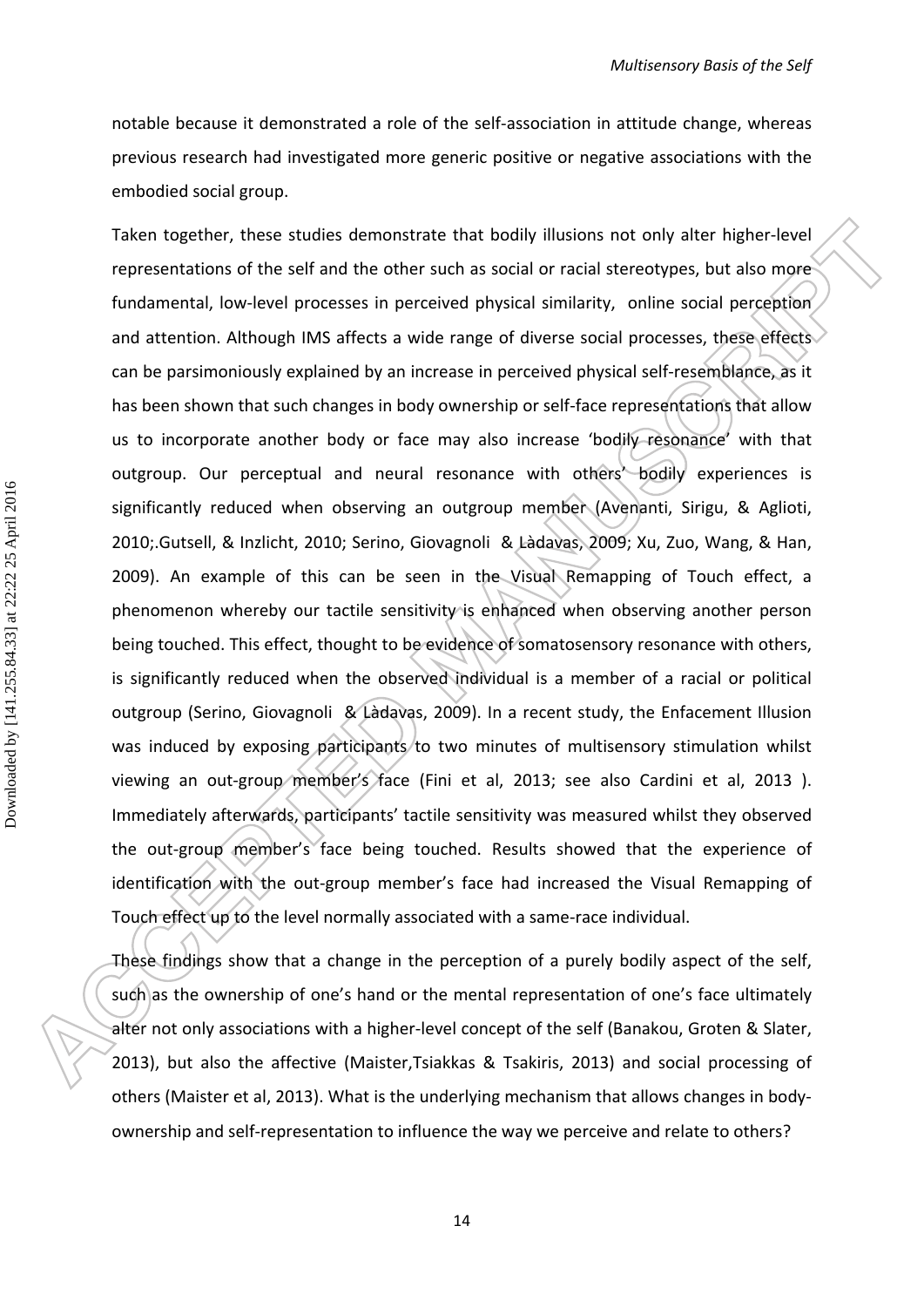As discussed earlier, experimentally induced modulations of body ownership and self-face representations enhance perceived physical similarity between self and other (Longo et al, 2009; Sforza et al., 2010; Tajadura-Jimenez, Grehl & Tsakiris, 2012; Tsakiris, 2008). It has been argued that such changes in perceived physical similarity between self and other than can in turn lead to new higher -level positive associations being formed between the self and others (Maister et al, 2015). The transition from bodily to more conceptual representations of self and other can be explained by the fact that others who come to be perceived as more physically similar to one's self may activate self-representations. Even subliminal exposure to images of one's own body automatically activates positive selfconcepts (Tao, Zhang Li, & Geng, 2012; Ma & Han, 2010), and therefore perceptions of selfsimilar bodies may activate self-associations in the same way. Once self-concepts have been activated by others, the positive evaluations associated with self-concepts can be generalized to others, by virtue of their perceptual similarity to the self. In support of this, the classical conditioning literature has long posited that associative learning of likes and dislikes are based on perceptual similarity, and that this can occur outside of awareness (for a review see De Houwer, Thomas & Baeyens, 2001). This process of evaluative conditioning has been shown to extend to social stimuli; individuals rapidly and unintentionally generalize affective processing to individuals who look physically similar (Verosky & Todorov, 2010). Such processes can explain how a newly established physical similarity between self and others can lead to a change in the conceptual representations of self and others. In addition to the reported social effects, the process described above points to the need to account for a plausible mechanism that can underpin the multifaceted aspects of one's self and its body, from higher-level (e.g. identity, stereotypes) to lower level (e.g. appearance) mental representations. Such accounts have been recently proposed within the framework of Predictive Coding.

#### **4. Towards a unifying theory of the (bodily) self**

The idea that there is more than one side to the self is as old as psychology but theories that integrate the interoceptive and exteroceptive sides of self have been lacking (Legrand & Ruby, 2009). Some theories have focused mostly on the idea of coherence (Zahavi, 2005), thus neglecting the fact that certain aspects of the self may be antagonistic or competitive. Others (Metzinger, 2003), inspired by Hume, have focused on antagonism to argue against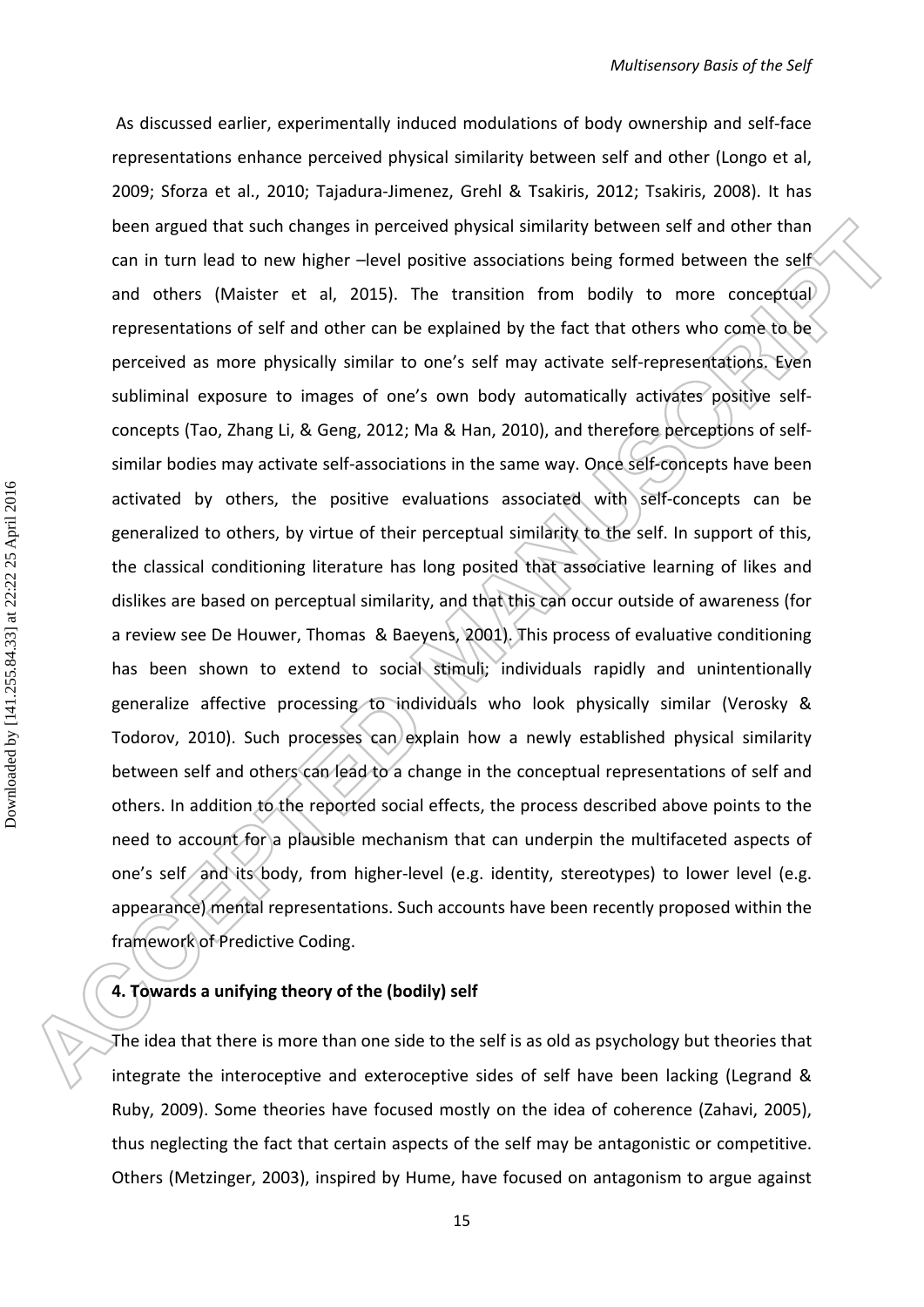the unity of the self. We here provide a different approach by focussing on the **dynamic** relations between bodily modalities, so that processes of both *integration* and *competition* can be accounted for, contributing to the *unity* and *stability* of the bodily self, respectively.

Predictive coding (PC) has emerged as a prominent unifying theory of cortical function to explain brain processes underlying perception, action and (more recently) interoception (Friston, 2010; Seth, 2013). According to the theory, incoming sensory data is compared with internal models, i.e. with the brain's probabilistic 'prediction' (best guess) about the environmental causes that affect the organism's nervous system. If predictions and data are not compatible, then 'prediction errors' arise. However, organisms must maintain their bodies within a narrow range of desirable states, and therefore prediction errors *must be minimised*. A central tenet of PC models is the free-energy principle that states that biological agents resist a natural tendency towards disorder in a constantly changing environment (Friston, 2005) that may also have considerable consequences for the stability of self-representations. In the long-term, this means that the brain as a whole minimises the average of surprise across all sensory systems, learning how best to model and predict incoming sensory input.

We recently extended this framework to self-awareness to account for the malleability of the exteroceptive self (Apps & Tsakiris, 2014) and argued that one's body is processed in a probabilistic manner as the most likely to be "me" (see Limanowski & Blankenburg, 2015 for empirical support). Such probabilistic representations are created through the integration of top-down 'predictions' about the body with bottom-up "prediction errors" from unimodal sensory systems that are then explained away at higher levels of the hierarchy (i.e. in multisensory areas). In the case of bodily illusions, viewing touch on a different body evokes a sensation of touch on one's own body, and this generates bottom-up error signals from unimodal sensory systems. Perceptual learning processes will update the body representation to first induce a sense of ownership over the new body and next to incorporate perceptual features of the other's body, in order to minimise this error and maintain a continual sense of 'mineness'. Therefore, this account can explain how synchronous multisensory stimulation, such as the one provided during the bodily illusions, can not only elicit fundamental changes in body ownership, but can also elicit a subsequent increase in perceived similarity between the bodies of self and other.

16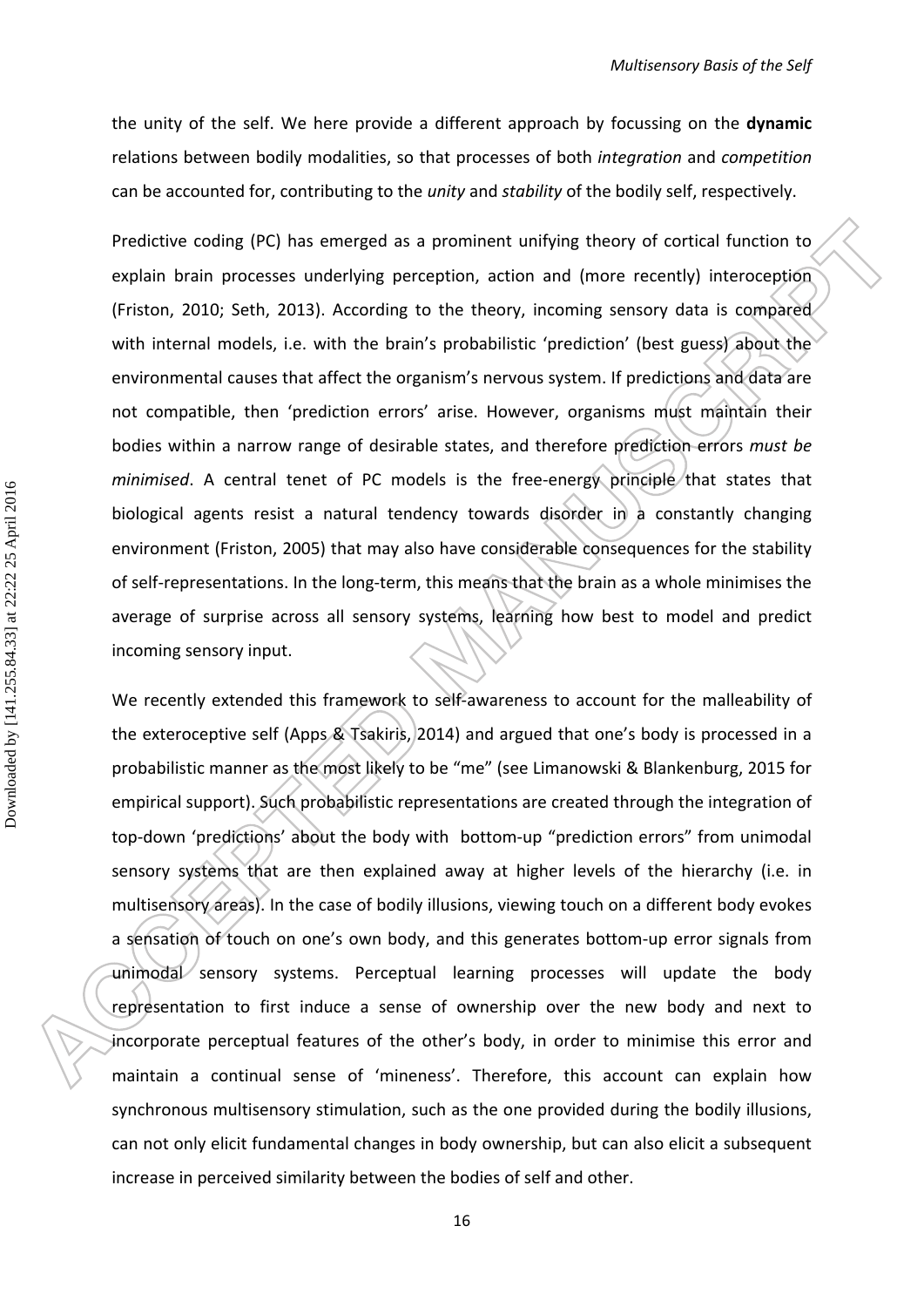Of course, one's self is not represented solely at a basic, perceptual level. The self is a multimodal, hierarchical construct containing both low-level, bodily representations as well as higher level attitudes and beliefs. On a predictive coding account, these different levels of representation continuously interact, as prediction errors, and when left unexplained at one level, they need to be processed and eliminated at a higher level of the hierarchy. Given the focus of PC accounts on complimentary hierarchical top-down and bottom-up processes, a change in low-level, perceptual representations of one's own body in relation to the body of other creates errors further up in the processing hierarchy, as this new information now conflicts with more abstract, higher-order representations of oneself and the other. These errors must then be minimised in a similar way, by updating attitudes and beliefs held about one's self and the other, ensuring that the consistency within the multimodal selfrepresentation is maintained (see also Moutousis et al, 2014 for a predictive coding approach to social cognition).

Beyond the explanatory value that predictive models of the self have for the malleability of body-awareness and self-other representations, such models can also be used to account for the relation between exteroceptive and interoceptive representations of one's body. For example, if we consider the experience of body-ownership during the RHI, the exteroceptive evidence suggests that what I am looking at (i.e. the rubber hand) is my hand. However if this is my hand, then there are interoceptive prediction errors which need to be explained away between how my true hand feels (i.e. the interoceptive prediction) and the fact that I cannot feel the rubber hand interoceptively (i.e the interoceptive prediction errors). An important contribution of such free energy models (see also Seth, 2013) is the proposal that the self is hierarchically distributed and underpinned by many different types of information. Signals and predictions from any modality may thus be brought to bear to resolve a conflict between cues in another, including higher-level, abstract and amodal assumptions (predictions). Therefore, exteroceptive and interoceptive streams must be integrated for a body to be represented as "self". What determines the weighting of the different streams?

Both predictions and the incoming sensory data vary in the precision (i.e. reliability) of the information that they convey (e.g. how noisy they are). Sensory signals (and consequent prediction errors) that are compatible with only a narrow range of potential predictions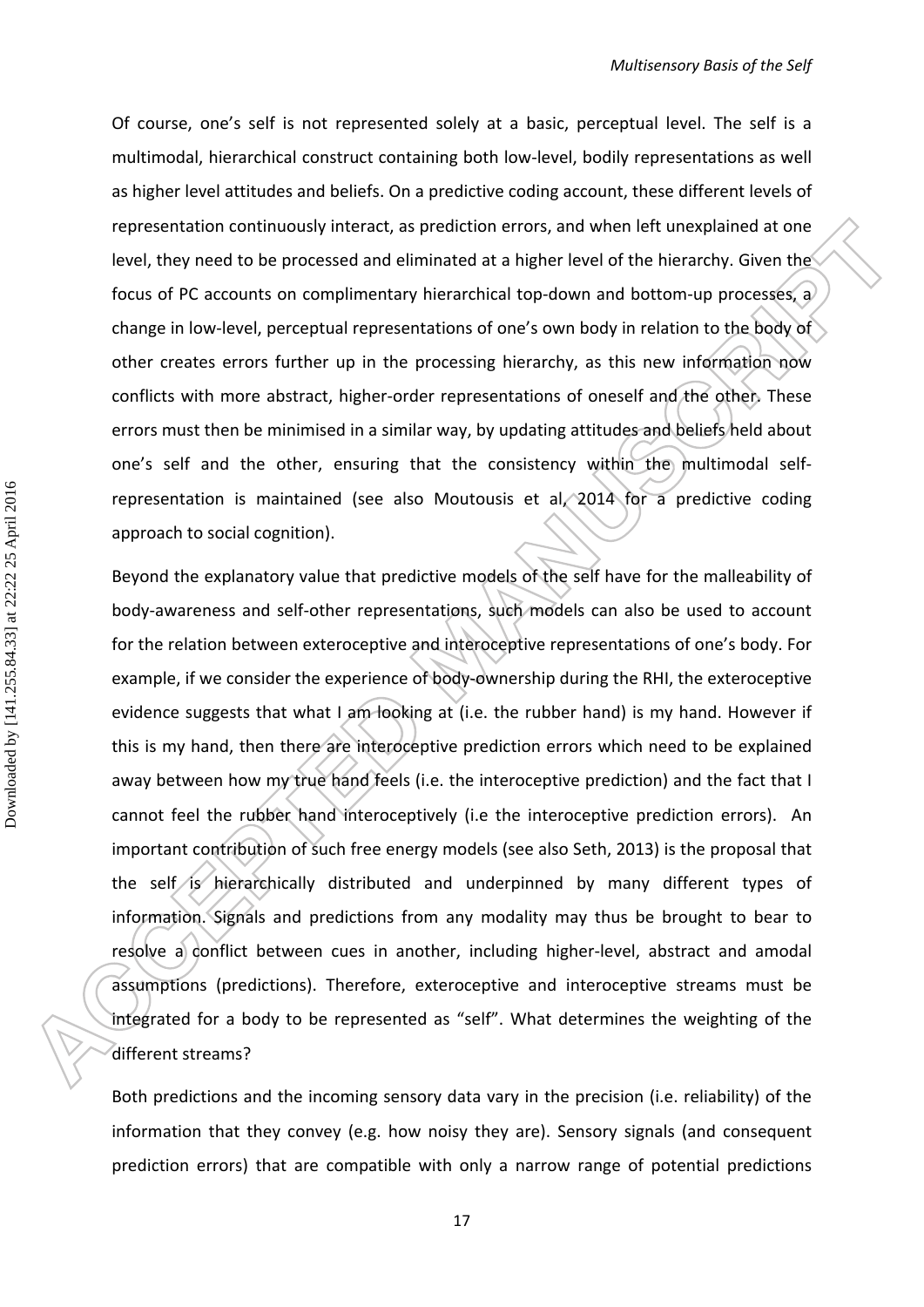have 'high precision' and thus carry information that is reliable. By contrast, sensory signals with 'low precision' are compatible with a wide range of potential predictions such that the resulting imprecise prediction errors they set up are likely to be treated as unreliable information and consequently suppressed by a precise prediction. Precision is crucial when selecting information amongst various modalities because the brain preferentially weights signals that are the most precise in the given context. To experience body-ownership during the RHI, participants must form a percept that the prosthetic hand is their own, by minimising prediction errors across all available sensory modalities. Importantly in this context, information from any sensory modality can be used to explain away prediction error in any other (Apps & Tsakiris, 2014). It is precision that dictates which part of the conflicting evidence is presumed to be reliable. If their interoceptive signals are precise, this would explain why individuals with high IAcc experience a weaker body-ownership during the RHI by contrast with individuals with low IAcc. For higher IAcc the brain weights interoceptive predictions and prediction errors as more reliable compared to those with low IAcc, making them more resistant to the exteroceptive evidence. This account can also explain why in the case of 'interoceptive rubber hand illusion' (Suzuki et al, 2013, see also Aspell et al., 2013 for a similar full body illusion) it is the people with higher interoceptive accuracy who now experience the greater illusion, illustrating the crucial effect of context. The interoceptive cues in this version of the experiment indicate that the hand is one's own because its visual appearance is congruent with the individual's continually experienced updating of interoceptive priors. People for whom interoceptive prediction errors are precise (i.e. good heartbeat perceivers) are therefore now more, rather than less, likely to claim ownership of the virtual hand, as this experiment has demonstrated (Suzuki et al., 2013). Therefore, individual differences in IAcc accuracy can be explained in terms of variations in the 'precision' with which interoceptive signals from within the body are represented (Friston, 2010; Fotopoulou, 2013; Seth, 2013), and this precision-dependent account can also explain the effects that levels of IAcc may have on the exteroceptivelydriven representation of the self.

Beyond the self, the distinction between self and other is crucial both for self-awareness and for awareness of other people because the brain must monitor whether sensations, events and mental states should be attributed to oneself or not. Correctly identifying the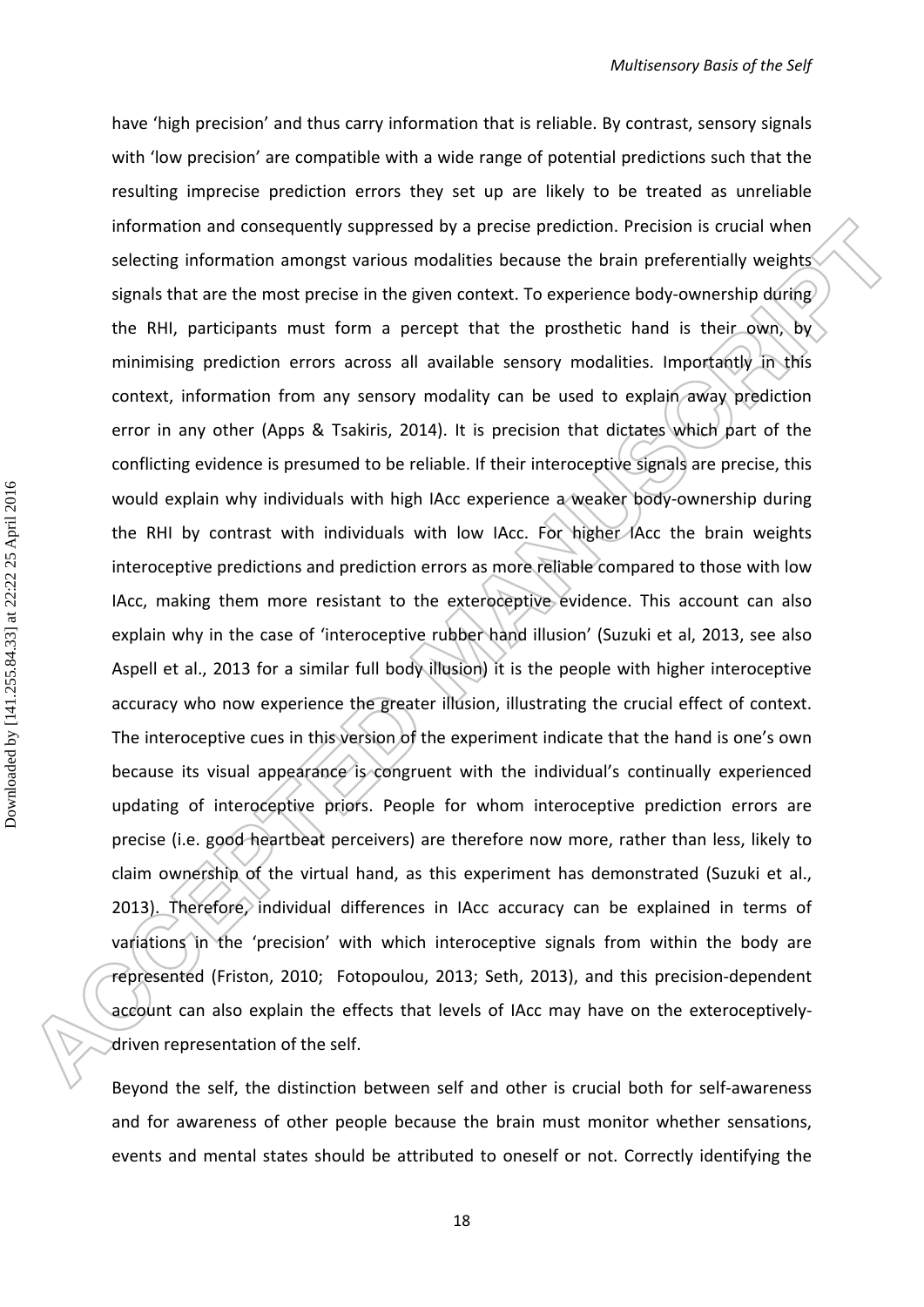origin of bodily and mental states is necessary for social relatedness. For example, how can I share the pain of another individual without forgetting it is not my pain? Emotional contagion, mimicry, body resonance, perspective-taking and theory of mind have been used to operationalize different facets of empathy which is considered as one of the hallmarks of social relatedness (Bernhardt & Singer, 2012; Decety, 2011), although its exact meaning is still debated. Aside from definitional disputes, a critical but unresolved issue is the question of "self-other" overlap (Preston & Hofelich, 2012). Put simply, "self-other" overlap is thought to arise when an observer engages in an isomorphic state (e.g. same emotion) to the person observed. However, what is or should be the extent of this overlap? Or, to turn the question around, to what degree can we distinguish between self and other at the very time that we are trying to relate to each other?

The model put forward here proposes a role for interoception as a constituting element of the stability of bodily self that safeguards against self-other blurring. This paves the way for a new, hitherto untested, approach to the question of self-other relations. According to recent models of social cognition (Bird & Viding, 2014), the default modus operandi of the social brain is to represent one's own self (e.g. one's own perspective, emotion, beliefs). Switching from self to other, to achieve a partial co-representation of self and other, is therefore an effortful process that at least to some extent requires the attenuation of selfrepresentations (Bird & Viding, 2014). From the interoceptive viewpoint, the attenuation of self-representations that is required so that the other is better represented, needs to be extended to interoceptive feelings. According to this view, low IAcc may provide an advantage because the attenuation of interoceptive prediction errors may be computationally easier. Consider the case of emotion contagion, where exposure to someone else's emotion brings about a similar affective state in the perceiver but without explicit awareness that this state should be attributed to the other individual. A lack of awareness of the origin of the affective state may indicate low IAcc, despite comparable levels of physiological reactivity between people with lower and higher IAcc (Dunn et al., 2010). In the case of empathy, which, unlike emotion contagion it requires explicit knowledge of the origin of the emotion, it is unclear, and as yet empirically untested whether one needs first and foremost an accurate sense of one's own body, as it is being affected by others, in order to sense the other.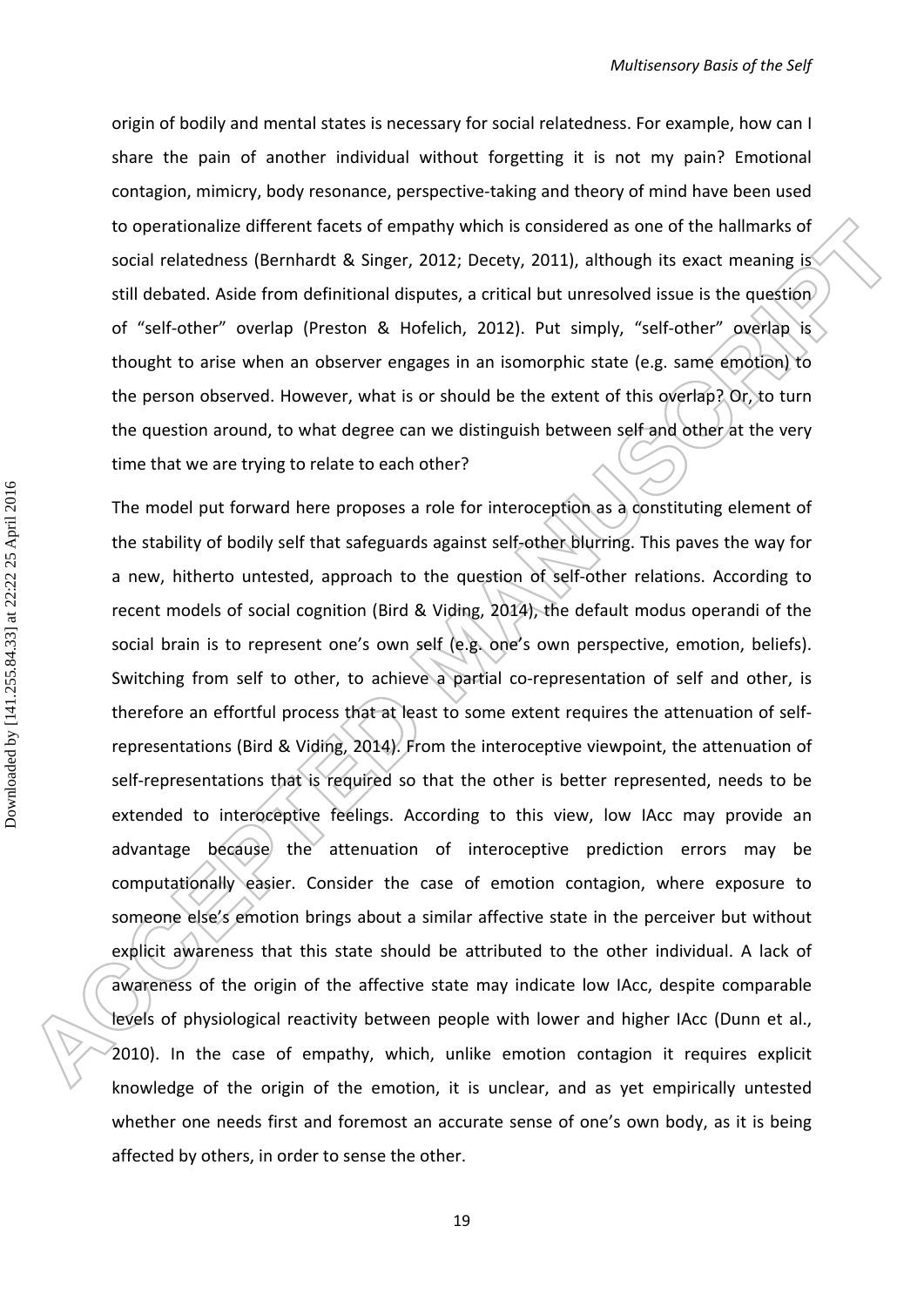An alternative prediction, motivated by the way in which interoception is conceptualized here , holds that understanding others requires a 'good enough' (i.e precise) representation of one's own (interoceptive) states because the key element in representing others' states is our awareness of how *their* states affect *us*. Moreover, this self-representation should display sufficient stability to prevent the blurring of self and other. Therefore, the hypothesis supported by the conceptualization of interoceptive awareness offered here is that one needs an accurate sense of one's own body, in order to attend to and relate to others, as individuals distinct from one's self. Therefore, future studies on interoceptive awareness in social cognition can inform a new model of social relatedness motivated by the role that interoceptive representations play in shaping our sense of self and, as a consequence, the ways in which the self relates to others.

#### **Conclusion**

The predictive coding account of self-awareness presented here provides a plausible explanation of the often striking effects that have been reported in relation to bodily illusions over the last 20 years, as it explains how exteroceptive evidence can be used to minimize prediction errors during the construction of our body-awareness but also how exteroceptive with interoceptive information are integrated in this process. In order to minimise prediction errors, the organism must learn over time to assign the best possible set of the weights and thus to optimise the relative precisions of predictions and prediction errors across all modalities. This process has large explanatory value when considering the interaction between interoceptive stability and the malleability of the exteroceptive self, as it explains individual differences in interoceptive or exteroceptive precision and their effects for the awareness of the bodily self, and of others. By appealing to a multidimensional selfrepresentation, in which both bodily and more abstract aspects of the self are bound in a coherent, supramodal construct, we can bridge the gap between multisensory (i.e. interoceptive and exteroceptive) representations involved in body ownership on the one hand, and the more conceptual or social representations involved in self-other relations on the other hand. The mechanisms suggested here provide us with an account of how changes in body ownership can close this gap in order to affect higher-level social processes. However, important questions remain unanswered. Presumably, trait levels of interoceptive awareness depend on specific developmental trajectories that till hitherto remain largely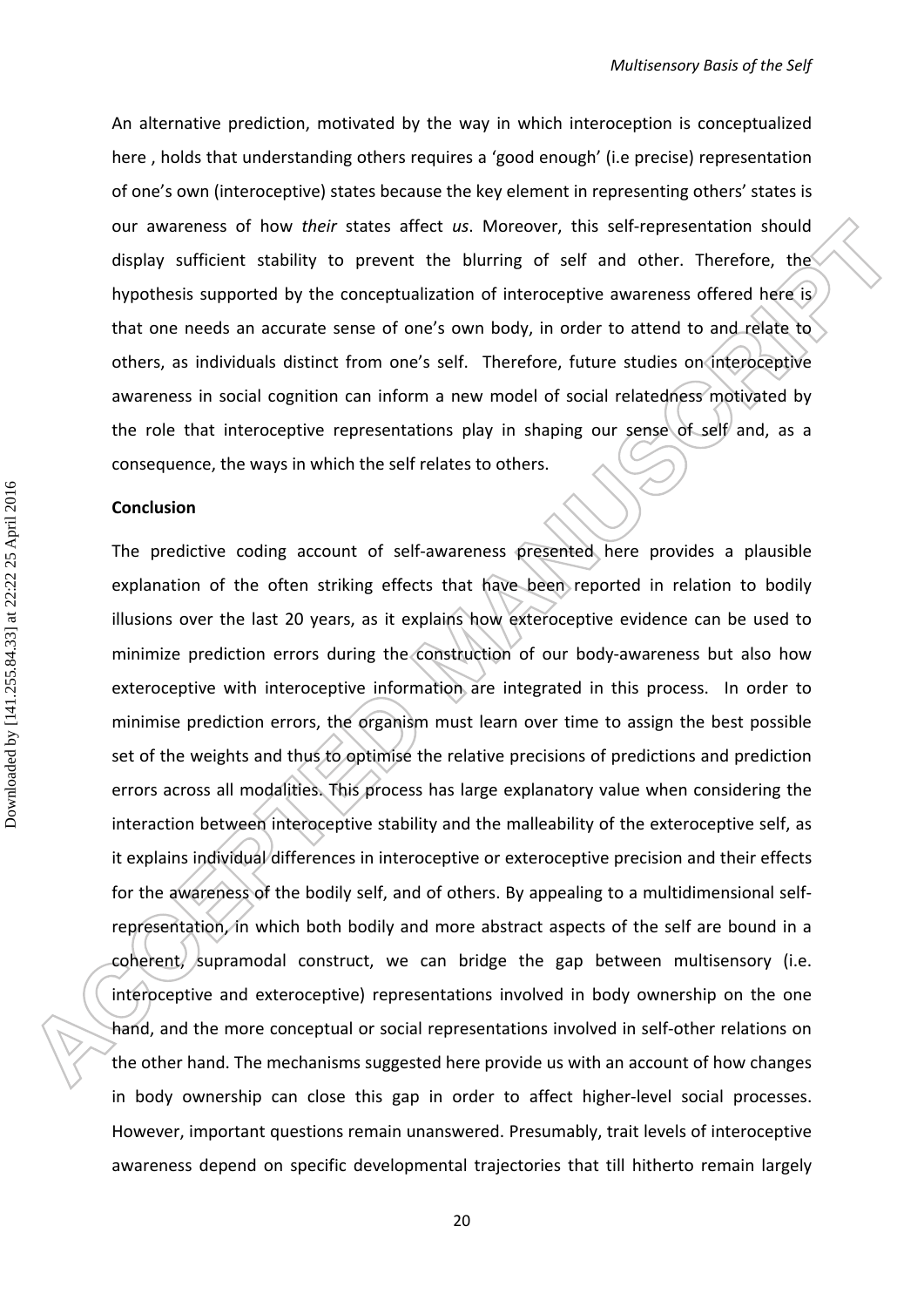under-investigated. Furthermore, despite the general appeal that predictive coding models have for researchers in the field of body- and self-awareness, direct empirical support has only recently started to be generated. Such challenges should and will be addressed in the near future.

#### **References**

Adler D, Herbelin B, Similowski T, Blanke O. (2014) Breathing and sense of self: visuorespiratory conflicts alter body self-consciousness. *Respir Physiol Neurobiol*.203:68-74.

Apps, M. A. J., & Tsakiris, M. (2014). The free energy self: A predictive coding account of self-recognition. *Neuroscience and Biobehavioral Reviews*, 41:85-97

Apps, M.A.J.,Tajadura-Jiménez, A., Sereno M., Blanke, O. & Tsakiris, M (2015). Plasticity in unimodal and multimodal brain areas reflects multisensory changes in self-face identification. *Cerebral Cortex*, 25(1):46-55.

Aspell JE, Heydrich L, Marillier G, Lavanchy T, Herbelin B, Blanke O. (2013) Turning body and self inside out: visualized heartbeats alter bodily self-consciousness and tactile perception. *Psychol Sci*.24(12):2445-53

Avenanti, A., Sirigu, A., & Aglioti, S. M. (2010). Racial bias reduces empathic sensorimotor resonance with other-race pain. Current Biology, 20(11), 1018-1022.

Banakou, D., Groten, R., Slater, M. (2013). Illusory ownership of a virtual child body causes overestimation of object sizes and implicit attitude changes. *Proceedings of the National Academy of Sciences*, 110(31), 12846-51.

Baier, B., & Karnath, H. O. (2008). Tight link between our sense of limb ownership and self-awareness of actions. *Stroke*, 39, 486–488.

Blanke, O., 2012. Multisensory brain mechanisms of bodily self-consciousness. *Nature Reviews Neuroscience* 13.

Blanke O, Slater M, Serino A. (2015) Behavioral, Neural, and Computational Principles of Bodily Self-Consciousness. *Neuron*. 88(1):145-66. doi:

10.1016/j.neuron.2015.09.029.

Bergouignan L, Nyberg L, & Ehrsson HH. Out-of-body-induced hippocampal amnesia. Proc Natl Acad Sci U S A (2014).

Bernhardt BC, Singer T. (2012) The neural basis of empathy. *Annu Rev Neurosci*.;35:1-23.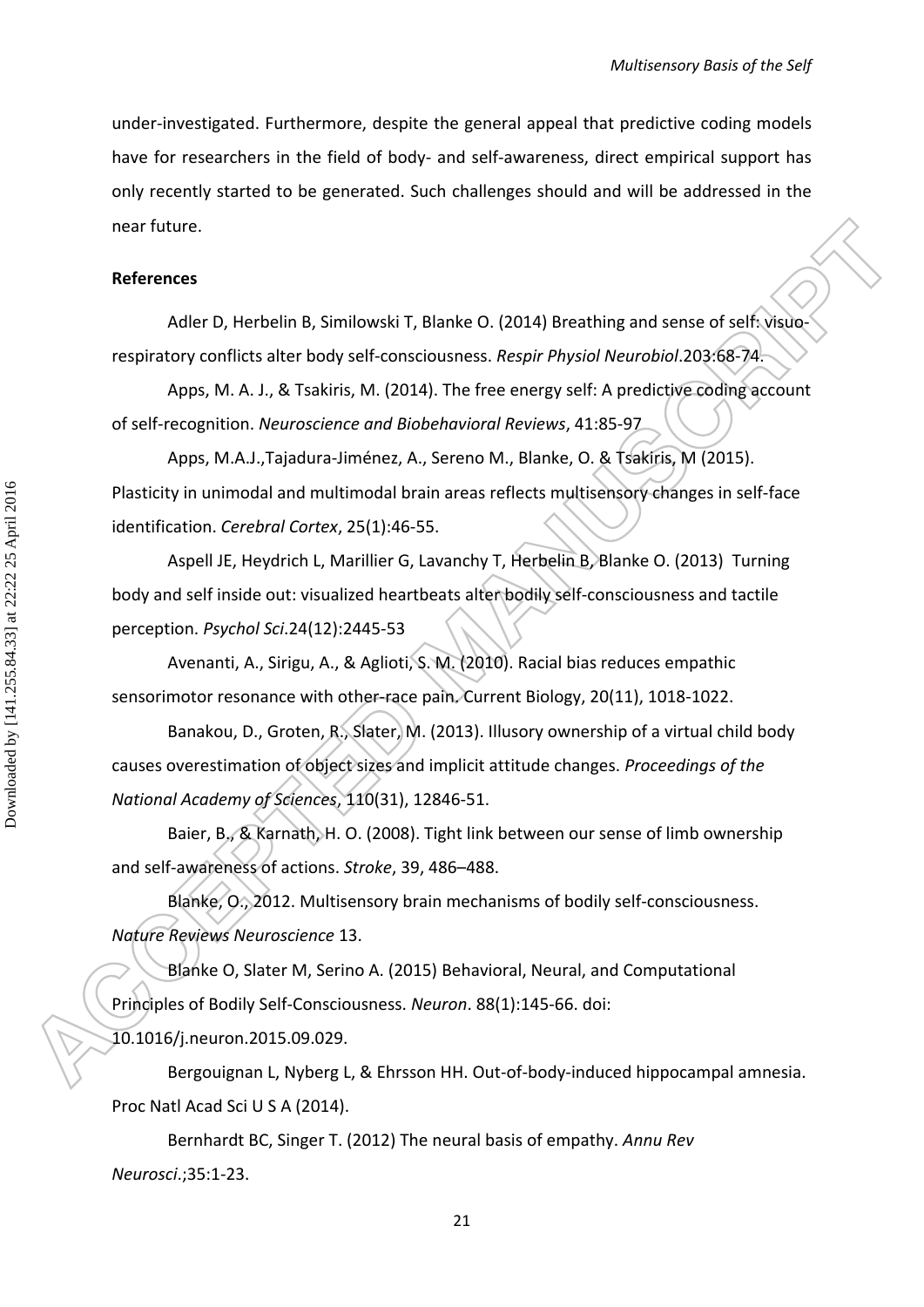Bird, G., & Viding, E. (2014). The self to other model of empathy : Providing a new framework for understanding empathy impairments in psychopathy , autism , and alexithymia. *Neuroscience and Biobehavioral Reviews*, 47, 520–532.

Botvinick, M., & Cohen, J. (1998). Rubber hands' feel'touch that eyes see. Nature, 391(6669), 756-756.

Cardini F, Tajadura-Jiménez A, Serino A, Tsakiris M. (2013) It feels like it's me: interpersonal multisensory stimulation enhances visual remapping of touch from other to self. J Exp Psychol Hum Percept Perform. 39(3):630-7.

Craig, A.D., 2009. How do you feel - now? The anterior insula and human awareness. *Nature Reviews Neuroscience* 10, 59-70.

Critchley, H. D., Wiens, S., Rotshtein, P., Ohman, A., & Dolan, R. J. (2004). Neural systems supporting interoceptive awareness. *Nature Neuroscience*, *7*(2), 189–195.

Critchley, H. D., & Harrison, N. (2013). Visceral Influences on Brain and Behavior. *Neuron*, *77*, 624–638.

Crucianelli, L., Metcalf, N. K., Fotopoulou, A. K., & Jenkinson, P. M. (2013). Bodily pleasure matters: velocity of touch modulates body ownership during the rubber hand illusion. Frontiers in Psychology, 4, 703

Damasio, A. R. (2003). Mental self: The person within. *Nature*, *423*(227).

Decety, J. (2011). The neuroevolution of empathy. Annals of the New York Academy of Sciences, 1231(1), 35–45. http://doi.org/10.1111/j.1749-6632.2011.06027.x

De Houwer, J., Thomas, S., & Baeyens, F. (2001). Association learning of likes and dislikes: A review of 25 years of research on human evaluative conditioning. *Psychological bulletin*, *127*(6), 853.

Dunn, B. D., Galton, H. C., Morgan, R., Evans, D., Oliver, C., Meyer, M., … Dalgleish, T. (2010). Listening to your heart: How interoception shapes emotion experience and intuitive decision making. *Psychological Science*, *21*, 1835–1844.

Ehrsson, H.H., (2007). The experimental induction of out-of-body experiences. *Science* 317.

Fotopoulou, A. (2013). Beyond the reward principle: Consciousness as precision seeking. *Neuropsychoanalysis*, *15*(1).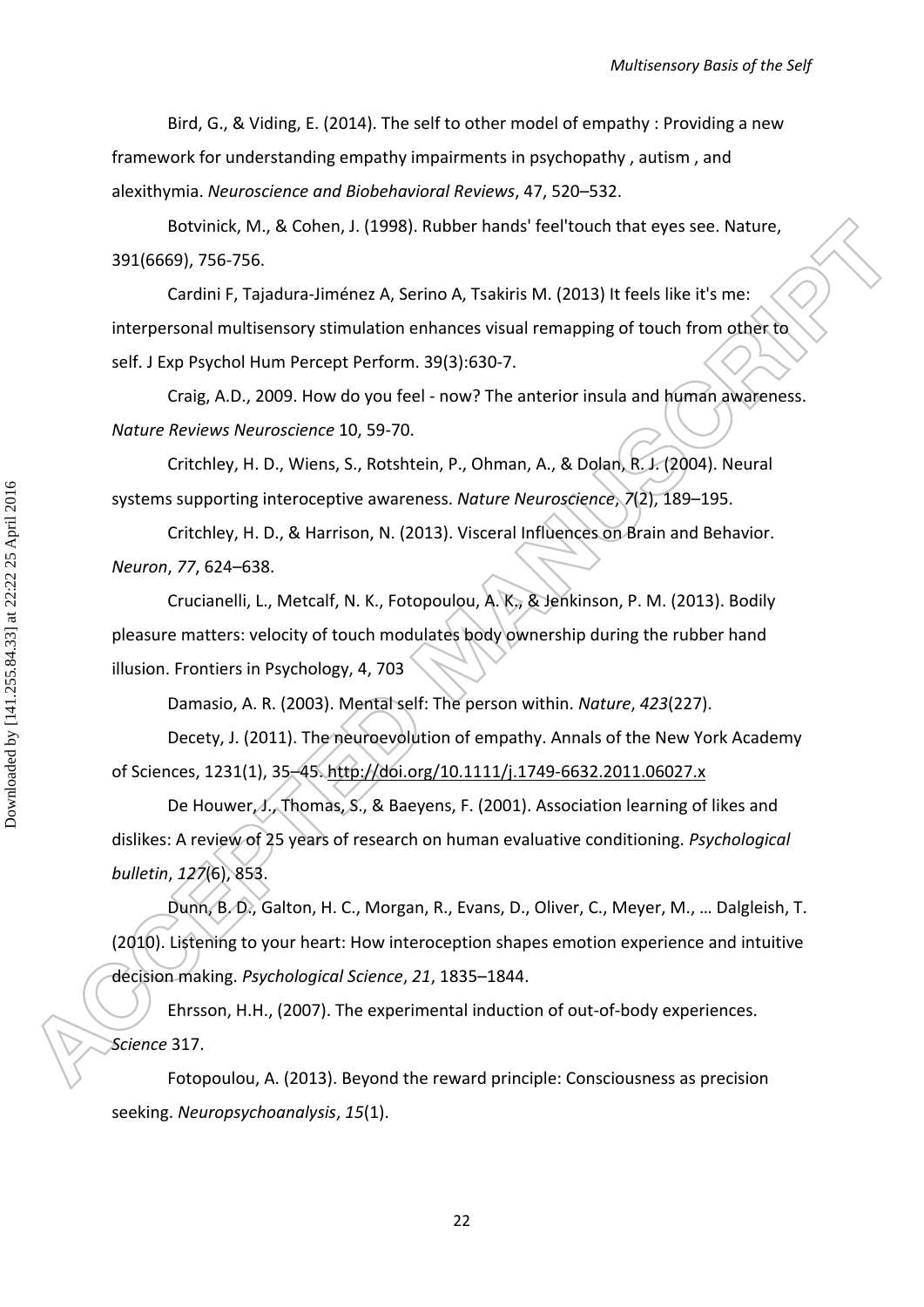Fini C, Cardini F, Tajadura-Jimenez A, Serino A & Tsakiris M. (2013) "Embodying an outgroup: the role of racial bias and the effect of multisensory processing in somatosensory remapping" *Frontiers in Behavioral Neuroscience.*7:165. doi:10.3389/fnbeh.2013.00165

Friston, K. (2005). A theory of cortical responses. *Philosophical Transactions of the Royal Society of London*, *360*(1456), 815–36.

Friston, K., 2010. The free-energy principle: a unified brain theory? *Nature Reviews Neuroscience* 11. *11*(2), 127–38.

Herbert BM, Pollatos O. (2012) The body in the mind: on the relationship between interoception and embodiment. Top Cogn Sci. 2012 Oct;4(4):692-704.

Gallagher S (2000). Philosophical concepts of the self: implications for cognitive sciences. *Trends in Cognitive Sciences 4*, 14-21.

Garfinkel, S. N., Seth, A. K., Barrett, A. B., Suzuki, K., & Critchley, H. D. (2015). Knowing your own heart: Distinguishing interoceptive accuracy from interoceptive awareness. *Biological Psychology*. 104:65-74

Gallup, G.G. Jr.(1970) Chimpanzees: self-recognition. Science. 1970; 167: 86–87 Gallese V, Sinigaglia C.(2011) What is so special about embodied simulation? Trends Cogn Sci. 15(11):512-9.

Gutsell, J. N., & Inzlicht, M. (2010). Empathy constrained: Prejudice predicts reduced mental simulation of actions during observation of outgroups. *Journal of Experimental Social Psychology*, 46(5), 841-845.

Kammers MP, Rose K, Haggard P. (2011) Feeling numb: temperature, but not thermal pain, modulates feeling of body ownership.*Neuropsychologia*. 49(5):1316-2

Legrand, D., & Ruby, P. (2009). What is self-specific? Theoretical investigation and critical review of neuroimaging results. *Psychological Review*, *116*(1), 252–282.

Lenggenhager, B., Tadi, T., Metzinger, T., Blanke, O., (2007). Video ergo sum: Manipulating bodily self-consciousness. *Science* 317, 1096-1099.

Limanowski J, Blankenburg F. (2015) Network activity underlying the illusory selfattribution of a dummy arm. *Hum Brain Mapp.*36(6):2284-304.

Longo M, Schüür F, Kammers MPM, Tsakiris M & Haggard P. (2008) What is Embodiment? A Psychometric Approach. *Cognition, 107*, 978-98.

Longo, M. R., Schüür, F., Kammers, M. P., Tsakiris, M., & Haggard, P. (2009). Self awareness and the body image. *Acta Psychol* (Amst), 132(2), 166–172.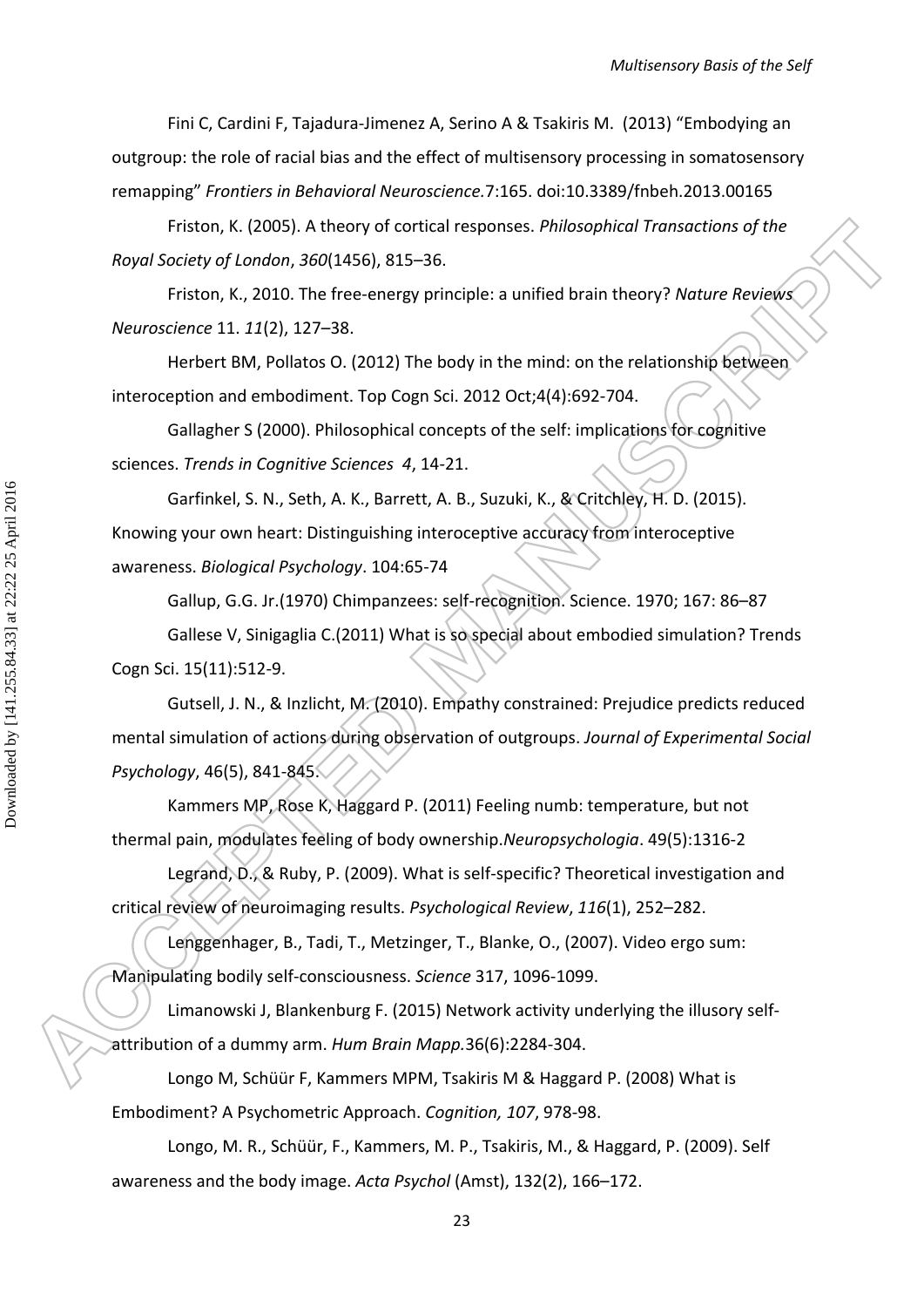Ma, Y., & Han, S. (2010). Why we respond faster to the self than to others? An implicit positive association theory of self-advantage during implicit face recognition. *Journal of Experimental Psychology: Human Perception and Performance*, *36*(3), 619.

Maister, L., Sebanz, N., Knoblich, G., & Tsakiris, M. (2013). Experiencing ownership over a dark-skinned body reduces implicit racial bias. Cognition, 128(2), 170-178.

Maister, L., Tsiakkas, E., & Tsakiris, M. (2013). I feel your fear: shared touch between faces facilitates recognition of fearful facial expressions. Emotion, 13(1), 7-13.

Metzinger, T. (2003). *Being No One. The Self-Model Theory of Subjectivity*. MIT Press, Cambridge, MA.

Moseley, G. L., Olthof, N., Venema, A., Don, S., Wijers, M., Gallace, A., & Spence, C. (2008). Psychologically induced cooling of a specific body part caused by the illusory ownership of an artificial counterpart. Proceedings of the National Academy of Sciences, 105(35), 13169-13173.

Moutoussis, M., Fearon, P., El-Deredy, W., Dolan, R. J., & Friston, K. J. (2014). Bayesian inferences about the self (and others): a review. *Consciousness and cognition*, *25*, 67-76.

Osimo, S. A., Pizarro, R., Spanlang, B., & Slater, M. (2015). Conversations between self and self as Sigmund Freud--A virtual body ownership paradigm for self counselling. *Scientific Reports*, 5(July), 13899.

Paladino, M. P., Mazzurega, M., Pavani, F., & Schubert, T. W. (2010). Synchronous multisensory stimulation blurs self-other boundaries. Psychological Science, 21(9), 1202- 1207.

Peck, T. C., Seinfeld, S., Aglioti, S. M., & Slater, M. (2013). Putting yourself in the skin of a black avatar reduces implicit racial bias. Consciousness and cognition, 22(3), 779-787.

Petkova, V. I., & Ehrsson, H. H. (2008). If I were you: perceptual illusion of body swapping. PloS one, 3(12), e3832.

Prinz W (2012). *Open Minds: the social making of agency and intentionality*. MIT Press

Preston, S. D., & Hofelich, a. J. (2012). The Many Faces of Empathy: Parsing Empathic Phenomena through a Proximate, Dynamic-Systems View of Representing the Other in the Self. *Emotion Review*, 4, 24–33. http://doi.org/10.1177/1754073911421378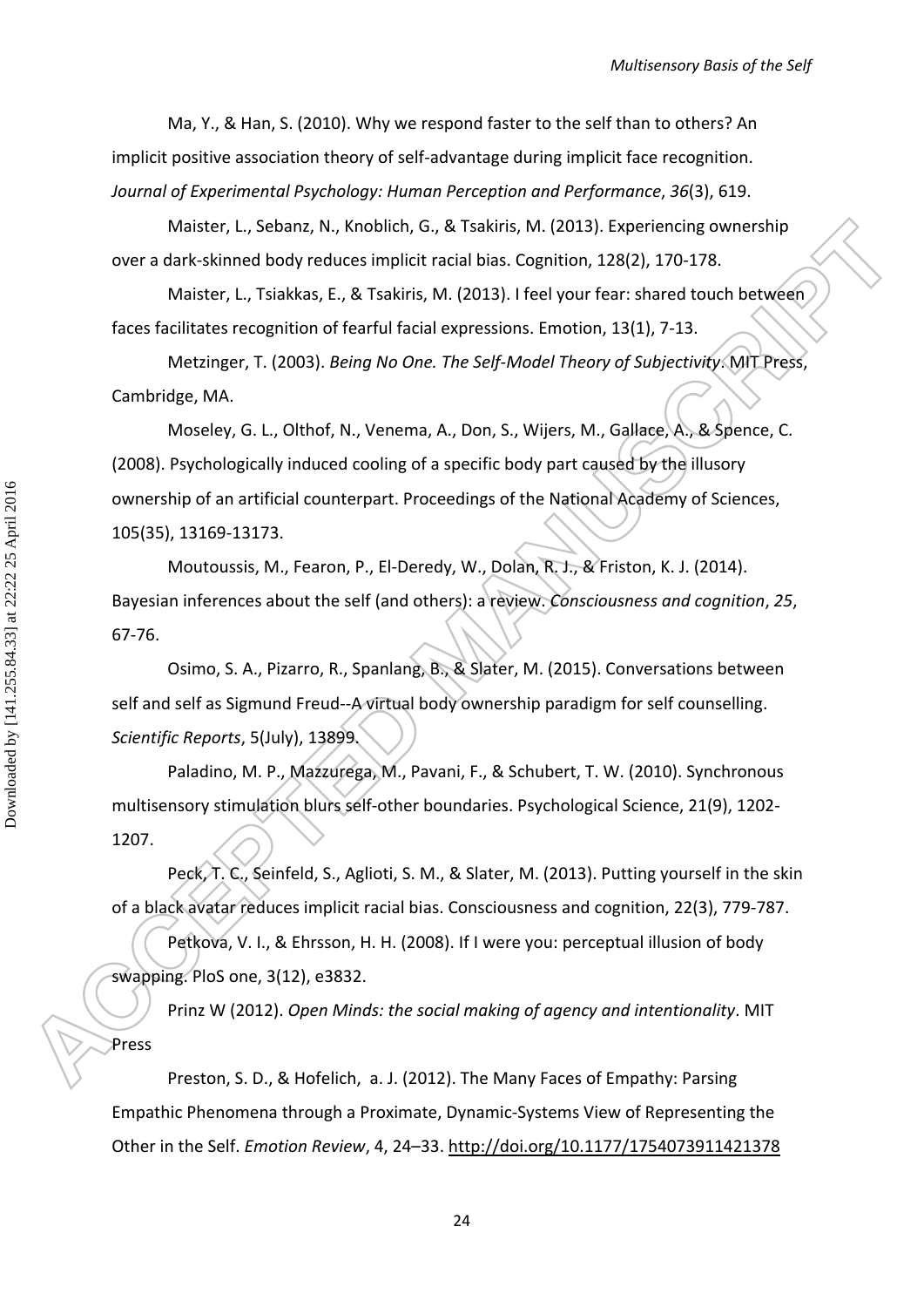Rochat P (2015) Layers of awareness in development. Developmental Review 38

(2015) 122–145

Ronchi R, Bello-Ruiz J, Lukowska M, Herbelin B, Cabrilo I, Schaller K, Blanke O. (2015) Right insular damage decreases heartbeat awareness and alters cardio-visual effects on bodily self-consciousness. *Neuropsychologia*. 70:11-20

Sadibolova R, Longo MR. (2014) Seeing the body produces limb-specific modulation of skin temperature. *Biol Lett.* 10(4):20140157

Schauder KB1, Mash LE2, Bryant LK3, Cascio CJ4. (2015) Interoceptive ability and body awareness in autism spectrum disorder. *J Exp Child Psychol*. ;131:193-200.

Serino, A., Giovagnoli, G., & Làdavas, E. (2009). I Feel what You Feel if You Are Similar to Me. *PLoS ONE*, 4(3), e4930.

Seth, A. K. (2013). Interoceptive inference, emotion, and the embodied self. *Trends in Cognitive Sciences*, *17*(11), 565–573

Sforza, A., Bufalari, I., Haggard, P., Aglioti, S.M., 2010. My face in yours: Visuo-tactile facial stimulation influences sense of identity. *Social Neuroscience* 5.

Synofzik M, Vosgerau G, Newen A. (2008) I move, therefore I am: a new theoretical framework to investigate agency and ownership. *Consciousness & Cognition, 17*, 411-24

Suddendorf T, Butler DL. (2013) The nature of visual self-recognition. Trends Cogn Sci. 17(3):121-7.

Suzuki, K., Garfinkel, S. N., Critchley, H. D., & Seth, A. K. (2013). Multisensory integration across exteroceptive and interoceptive domains modulates self-experience in the rubber-hand illusion. *Neuropsychologia*, *51*, 2909–2917.

Tajadura-Jiménez, A., & Tsakiris, M. (2014). Balancing the "inner" and the "outer" self: Interoceptive sensitivity modulates self–other boundaries. Journal of Experimental Psychology: General, 143(2), 736.

Tajadura-Jiménez, A., Grehl, S., & Tsakiris, M. (2012). The other in me: interpersonal multisensory stimulation changes the mental representation of the self. PloS one, 7(7), e40682.

Tajadura-Jiménez, A., Longo, M. R., Coleman, R., & Tsakiris, M. (2012). The person in the mirror: using the enfacement illusion to investigate the experiential structure of selfidentification. Consciousness and cognition, 21(4), 1725-1738.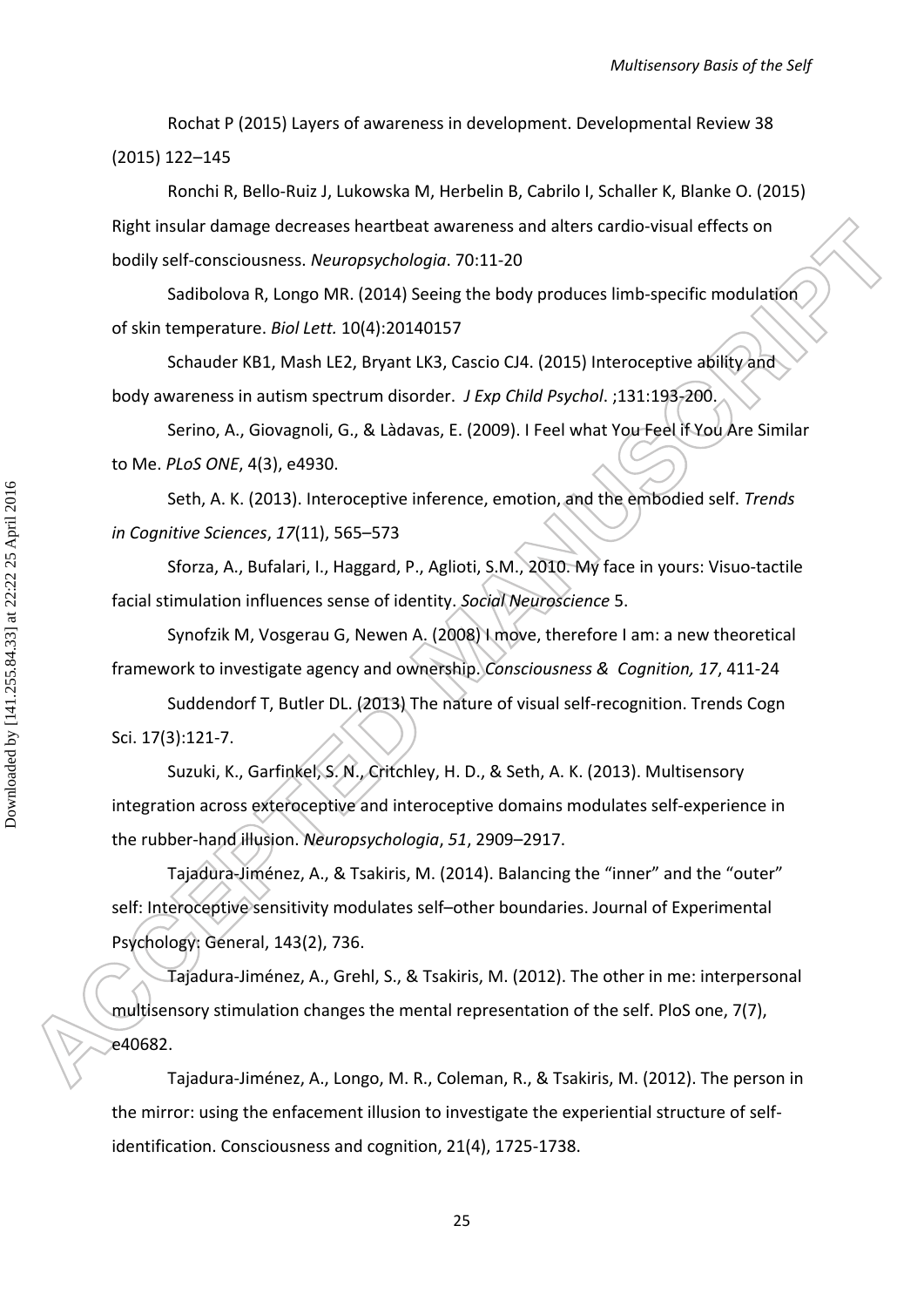Tajadura-Jiménez, A., Lorusso, L., & Tsakiris, M. (2013). Active and passive-touch during interpersonal multisensory stimulation change self–other boundaries. Consciousness and cognition, 22(4), 1352-1360.

Tao, R., Zhang, S., Li, Q., & Geng, H. (2012). Modulation of self-esteem in self-and other-evaluations primed by subliminal and supraliminal faces. *PloS one*, *7*(10), e47103.

Tsakiris, M., (2008). Looking for Myself: Current Multisensory Input Alters Self-Face Recognition. *Plos One* 3.

Tsakiris M, Carpenter L, James D, & Fotopoulou A. (2010). Hands only illusion: multisensory integration elicits sense of ownership for body parts but not for non-corporeal objects. *Experimental Brain Research*. 204(3):343-52

Tsakiris, M., Tajadura-Jiménez, A., & Costantini, M. (2011). Just a heartbeat away from one's body: interoceptive sensitivity predicts malleability of body-representations. *Proceedings of the Royal Society B: Biological Sciences*, *278*, 2470–6.

Tsakiris M & Haggard P (2005). The rubber hand illusion revisited: visuotactile integration and self-attribution. *Journal of Experimental Psychology: Human Perception & Performance, 31*,80-91.

Tsakiris, M., Hesse, M.D., Boy, C., Haggard, P., Fink, G.R., (2007). Neural signatures of body ownership: A sensory network for bodily self-consciousness. *Cerebral Cortex* 17, 2235- 2244.

Tsakiris, M., (2010). My body in the brain: A neurocognitive model of bodyownership. *Neuropsychologia* 48, 703-712.

Tsakiris, M., Longo, M.R., Haggard, P., (2010). Having a body versus moving your body: Neural signatures of agency and body-ownership. *Neuropsychologia* 48, 2740-2749.

Tsakiris M , Schütz-Bosbach S & Gallagher S (2007) On agency and body-ownership: phenomenological and neurocognitive reflections*. Consciousness & Cognition, 16*, 645-60

Verosky, S. C., & Todorov, A. (2010). Generalization of affective learning about faces to perceptually similar faces. *Psychological Science*, 21(6), 779-785.

Xu, X., Zuo, X., Wang, X., & Han, S. (2009). Do you feel my pain? Racial group membership modulates empathic neural responses. *The Journal of Neuroscience*, 29(26), 8525–8529.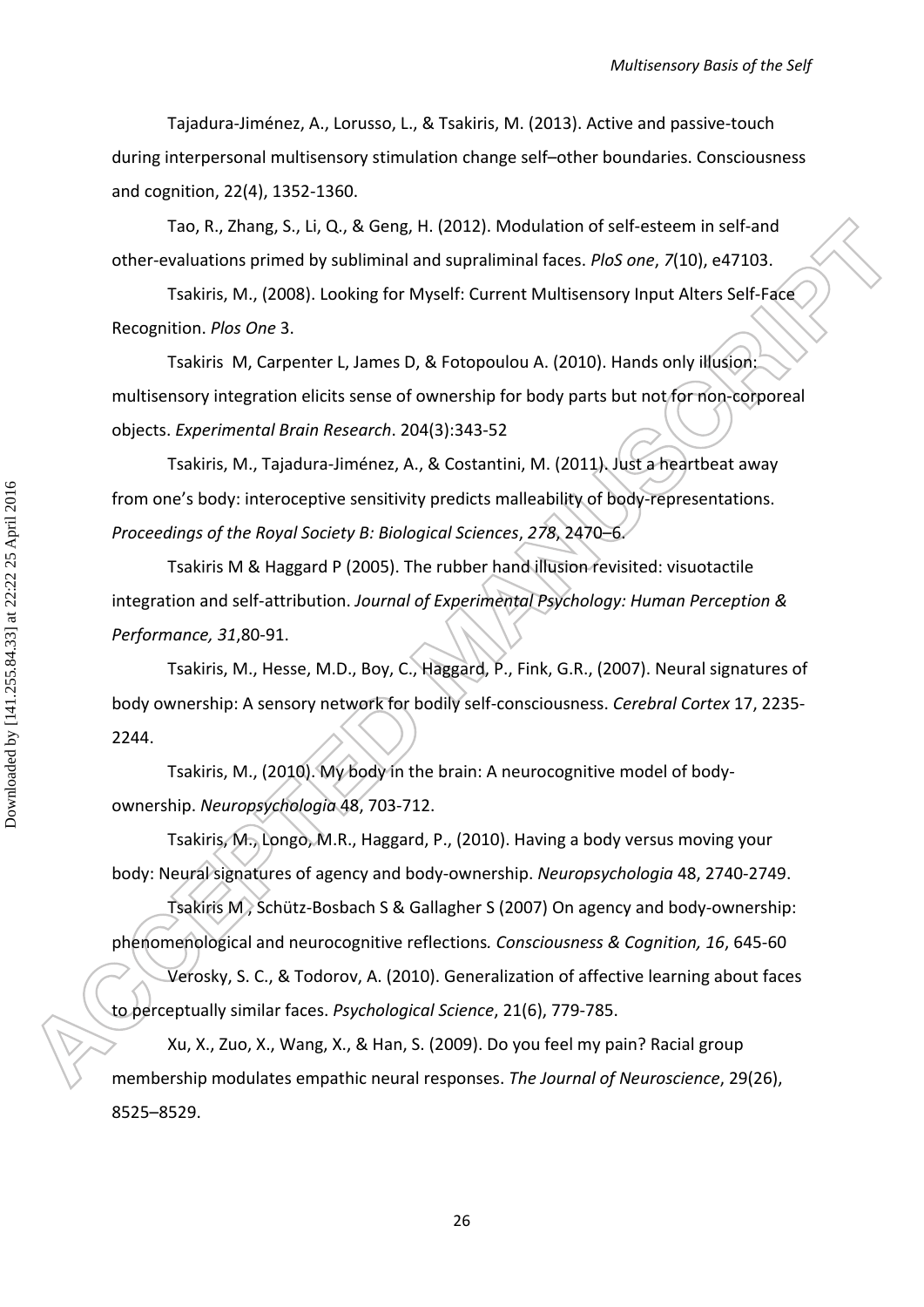van Stralen, H.E., van Zandvoort, M.J.E., Hoppenbrouwers, S.S., Vissers, L.M.G.,

Kappelle, L.J.,Dijkerman, H.C. (2014) Affective touch modulates the rubber hand illusion. *Cognition, 131*, 147-158.

Zahavi, D. (2005). Being Someone. *Psyche*, 1–20.

Wiens, S. (2005). Interoception in emotional experience. *Current Opinion in Neurology*, *18*(4),442–7.

Wilson M (2002). Six views of embodied cognition. Psychonomic Bulletin Review 9(4):625-36.